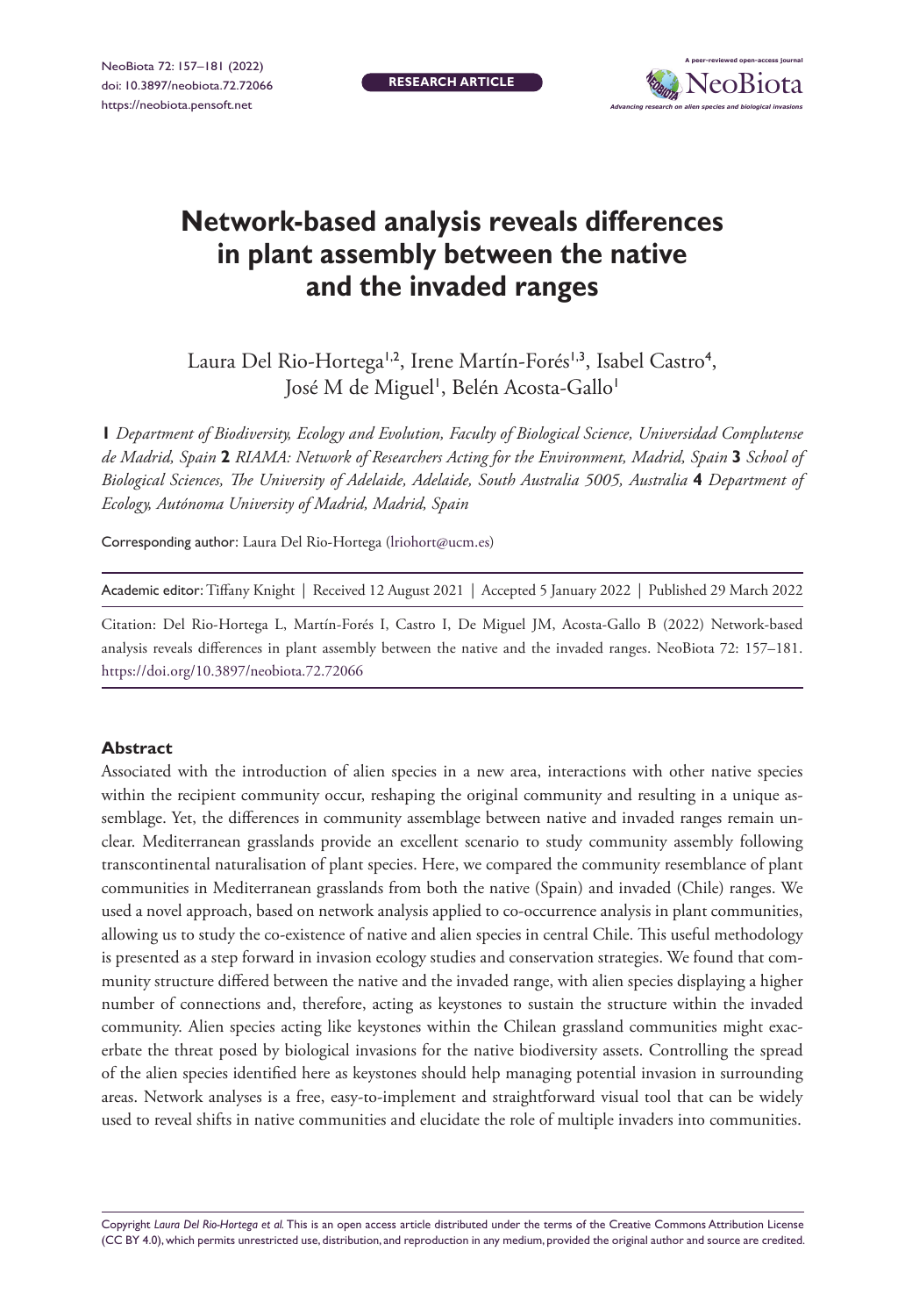#### **Keywords**

Alien species, Chile, community assembly, co-occurrence, invasion ecology, Mediterranean grasslands, network analysis, Spain, transcontinental naturalisation

### **Introduction**

Associated with anthropogenic activities, human beings have drastically increased the flow of plant species amongst distant regions worldwide, overcoming major biogeographical barriers and enhancing invasion events (Valladares et al. 2019). When species arrive in a new area, they undergo different adaptative processes related to the degree of disturbance, resource availability and species interactions (Silvertown 2004; Knapp and Kühn 2012). When these species, considered *alien*, become self-maintaining for long-lasting populations without human intervention, they are considered *naturalised*  (Richardson et al. 2000; Pyšek et al. 2004)*.* There are several hypotheses proposed to explain this naturalisation process which can be summarised in three non-exclusive main groups: propagule pressure, abiotic filters and biotic interactions (Catford et al. 2009). The combination and characteristics of these three hypotheses drive the naturalisation process to occur (Hastings 1996; Wilson et al. 2007). Understanding how naturalisation affects plant diversity in the invaded community has been a major issue for ecologists (Sutherland et al. 2013), as it entails changes in its assembly and dynamics (Heger and Trepl 2003; Cramer et al. 2008).

Community assembly is a deterministic phenomenon in which a regional pool of species interacts to form local communities that are ultimately influenced by stochastic events, migration, dispersal, abiotic factors, biotic interactions and evolutionary and biogeographic processes (Ricklefs 1987; HilleRisLambers et al. 2012). Along the assembly process, the species either segregate because of competitive processes, aggregate due to facilitation and tolerance or are randomly distributed (Ricklefs 1987; Götzenberger et al. 2012), therefore displaying a particular spatial structure within the community (Ulrich 2004). For alien plant species, comparing assembly patterns between the native and the invaded ranges, can provide valuable information not only about the ecological factors underlying the community assembly (Hortal et al. 2012), but also about unravelling what determines invasion success (Figueroa et al. 2004). Plenty of literature compares abundance between native and invaded ranges and most of them agree that, when both ranges share a vast number of species and environmental conditions, the abundance of alien species is expected to be similar in both, perchance being an indicator of invasion success (Firn et al. 2011; Parker et al. 2013; Colautti et al. 2014; Pearson et al. 2018). Furthermore, some studies have already compared the community composition between Mediterranean grasslands in the native and invaded ranges (for example, Leiva et al. 1997; Martín-Forés et al. 2014), but there are very few that compare their assembly (de Miguel et al. 2016; Galán Diaz et al. 2020).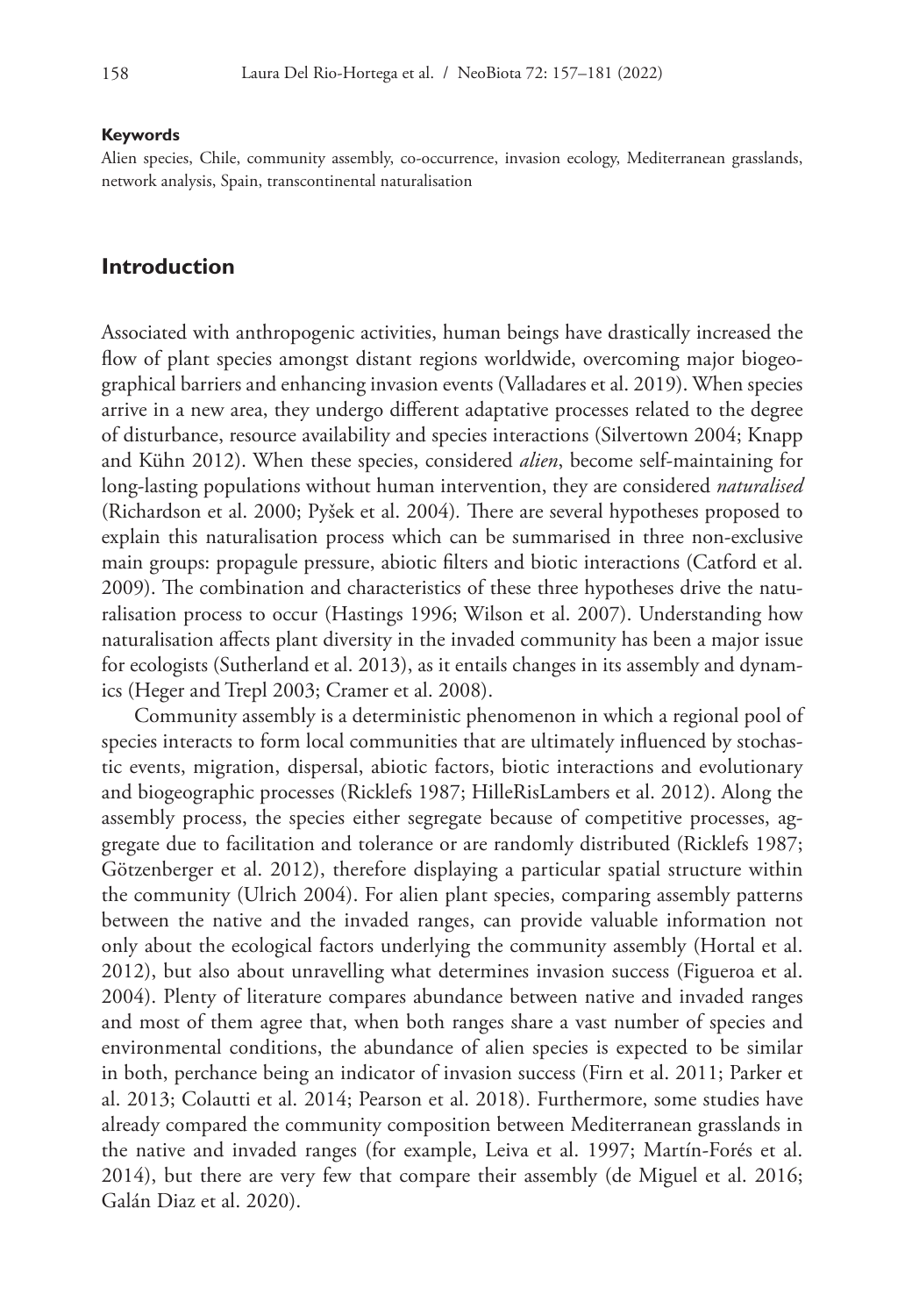Network analysis is a novel approach that has become a potent tool to study microbiology communities (Barberán et al. 2012; Chun et al. 2020) and food webs (Bauer et al. 2010). Network analysis can also be applied to study community assemblage (Girvan and Newman 2002; Proulx et al. 2005; Fortunato 2010; Calatayud et al. 2020); however, as far as we are aware, it has yet been unused to compare co-occurrence patterns in plant communities. Network analysis, applied to patterns of flora co-occurrence, can unravel new insights into interaction networks. This will complement the information on naturalisation processes provided by more traditional analytical methods as richness and diversity indexes (Steele et al. 2011; Williams et al. 2014; Ma et al. 2016). In addition, network analysis, applied to invaded communities, elucidates the role of successful invaders by identifying species acting as keystones in the community structure and assemblage (i.e. those species that fulfil a key role within a community or those involved in a significant number of interactions; Estrada 2007; Bauer et al. 2010; Martín González et al. 2010; Eiler et al. 2012).

The dynamics and stability of complex networks are directly related to their structure, where not all the nodes, in this case corresponding to species, assume the same relevance. When nodes with high importance are subsequently removed, the network structure collapses faster than when random nodes are removed (Albert et al. 2000; Memmott et al. 2004). The importance of a node can be quantified by centrality measures, like "betweenness centrality", which provides information on how the node connects different parts of the network (Freeman 1978; Newman 2003). Thus, the betweenness centrality score applied to plant communities helps identify the contribution of each species to the cohesion of the network (Newman 2003).

The Mediterranean-climate regions constitute an excellent scenario for assessing the questions of plant transcontinental naturalisations, as they share similar climatic conditions, but maintain considerable geographic distance amongst them (Guerin et al. 2014, 2018; Martín-Forés 2017; Casado et al. 2018). Concretely, the grasslands of the Mediterranean Basin and the Chilean Mediterranean Region are ideal candidates to explore how species assemble once they become naturalised. Both ranges have shared an historical-cultural legacy since the Spanish arrival in the  $16<sup>th</sup>$ century. This resulted in an asymmetry in the direction of introduction of species which occurred mainly from the Mediterranean Basin to central Chile and only occasionally in the opposite direction (Casado et al. 2018). Such introduction of alien species from Spain to Chile took place in a sequential and relatively independent process (Groves and Di Castri 1991; Martín-Forés et al. 2012; Casado et al. 2015; Martín-Forés 2017).

Spatial patterns as a result of the co-existence between native and alien species in central Chile have recently been studied through null models by de Miguel et al. (2016). In this study, the authors conclude Chilean grasslands maintain a similar segregated spatial pattern to the Spanish ones. It seems that, in spite of the relatively recent introduction of alien species in Chile, native and alien species have assembled, establishing associations different from random amongst them. Surprisingly, a longer co-existence time between species in Spanish communities was not reflected in a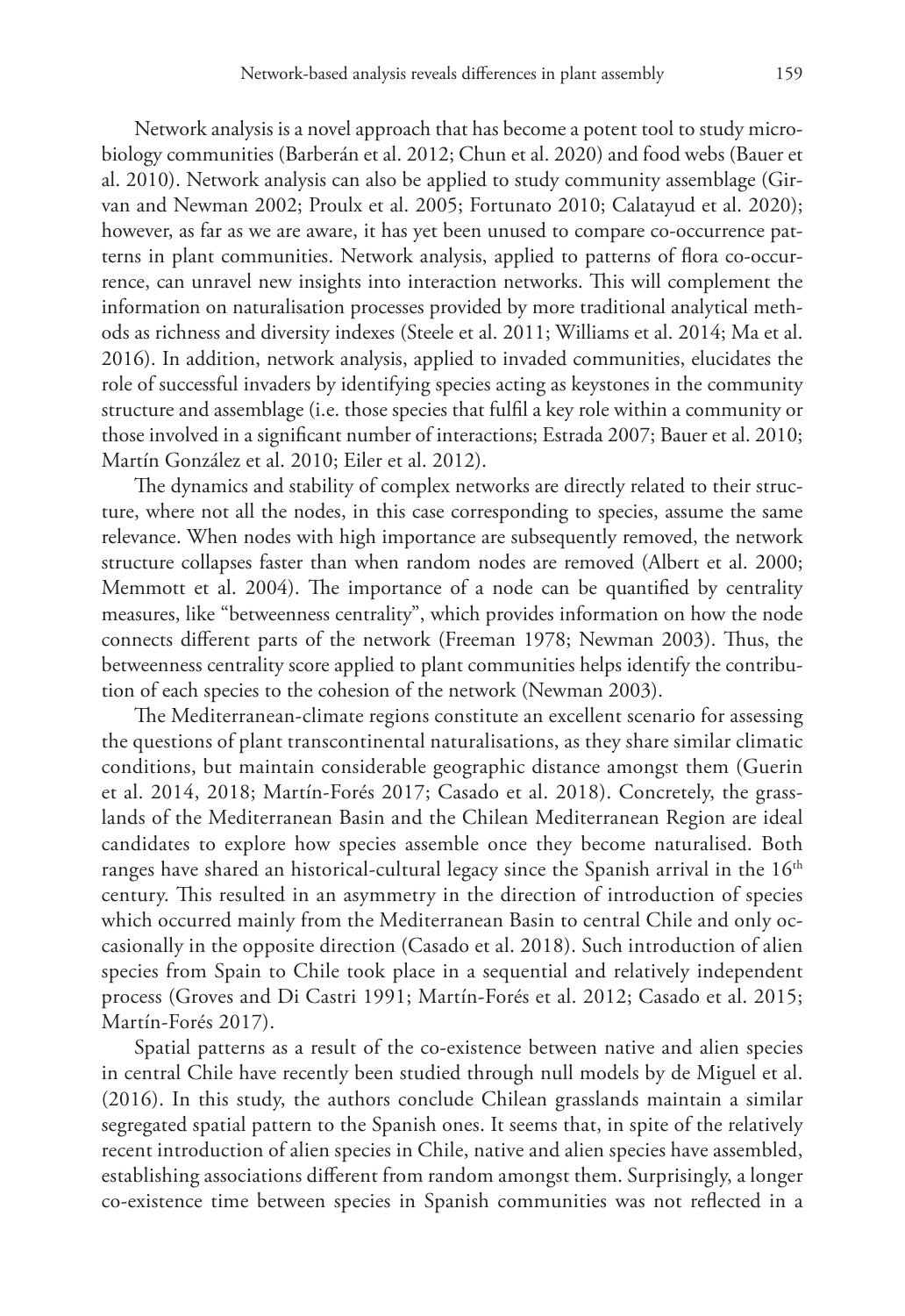different spatial pattern than in Chile. However, there is a knowledge gap regarding the differences in the internal structure (e.g. nodes, "betweenness centrality" score, amongst other parameters) of plant communities between Spain and Chile.

This paper is part of a larger study in which we targeted all the steps of the naturalisation process. We targeted the flows of species introductions amongst the Mediterranean regions (Casado et al. 2018) and the state-of-the-art of the species introductions in the Mediterranean Region of Chile (Martín-Forés et al. 2012). Regarding community assembly, we studied abiotic and biotic factors, filtering the community in both the native and the invaded range (Martín-Forés et al. 2015) and explored co-incident changes that could be driving such naturalisation processes (Casado et al. 2015). We also studied how co-occurrence amongst the species within each community differed in both ranges (de Miguel et al. 2016) and, within the invaded range, how plant communities evolved over time through natural succession (Martín-Forés et al. 2016). Besides, for three alien species, we studied trait differences displayed between both ranges (Martín-Forés et al. 2017, 2018a, b).

In this work, we carried out network-based analysis to compare community structure and species co-occurrence between plant communities in the native and invaded ranges. We hypothesised that the pool of species that co-exist in the native range, once they have naturalised, will become organised similarly within the invaded community. Therefore, here we: i) assess the similarity between the Chilean and Spanish communities by comparing their floristic composition and abundance, as well as how alien species associate with each other and with native species and ii) elucidate how the alien species pool has integrated and assembled with the native flora in the invaded range by applying network analysis.

# **Methodology**

#### Study area

The study area is located in the centre-west of Spain (40°13'N to 37°51'N and from 4°23'W to 7°02'W) and central Chile (32°35'S to 37°00'S and from 70°46'W to 72°35'W) (Fig. 1). Both countries share similar land management and physiognomy, based on grasslands. In Spain, this is a historical anthropogenic landscape that transformed woodlands into pseudo-savannah (Le Houerou 1981; López Sáez et al. 2007) where holm oaks (*Quercus ilex subsp. ballota*) and cork oaks (*Quercus suber*) are accompanied by herbaceous species, usually winter annuals (Joffre et al. 1999; Marañón et al. 2009). Meanwhile, in Chile, the anthropogenic landscape is relatively young, associated with the Spanish arrival in the  $16<sup>th</sup>$  century (Aronson et al. 1998; Figueroa and Jaksic 2004). As a consequence, the pre-colonisation scrub and forest vegetation (Di Castri et al. 1981) was transformed into a landscape of scattered *Acacia caven* mixed with alien and native annual species (Aronson et al. 1998; del Pozo et al. 2006).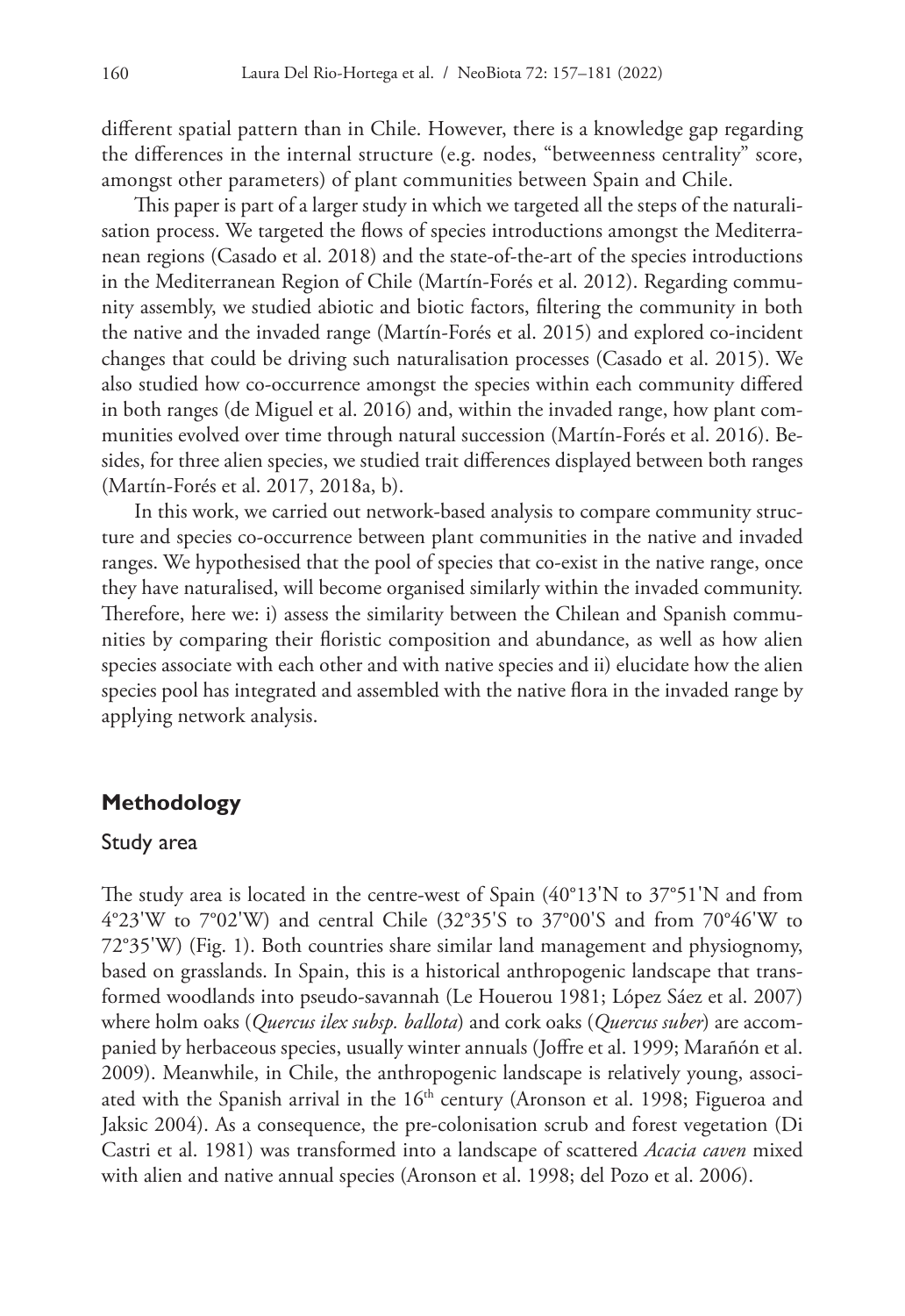

Figure 1. Map of the study areas Chile and Spain, sampling sites as points.

The agrarian practices introduced in central Chile involved a significant flow of organisms between Spain and Chile with the implementation of agriculture and grazing practices. This flow has persisted over time, possibly taking place unintentionally associated with human transport (Groves and Di Castri 1991; Ovalle et al. 2015; Martín-Forés 2017; Casado et al. 2018). Due to the history of land use and disturbance of Chile's grasslands, almost half of its vegetation is composed of alien species, with Eurasia and the Mediterranean Basin being the main donors (Casado et al., 2018). The most representative families in the Chilean grasslands (Poaceae, Asteraceae and Fabaceae) are also the most dominant in the Spanish grasslands. Not only qualitatively, but also quantitatively, those systems have similarities: amongst the ten most abundant species in Chilean grasslands, 90% are native Spanish herbaceous species that became naturalised in Chile; similarly, amongst the ten most abundant species of Spanish grasslands, 90% are common with Chile and, therefore, successful colonisers in Chile (Martín-Forés et al. 2012).

Regarding abiotic conditions, both areas have mean annual temperatures ranging from 14.5 °C to 16.9 °C in Chile and from 13.1 °C to 17.0 °C in Spain. The total annual precipitation of the sites ranges from 468 to 1030 mm in Spain and from 303 to 1168 mm in Chile. The summer drought period, characteristic of Mediterraneanclimate, is more intense in Chile than in Spain. Both systems have slightly acid soils from igneous or metamorphic rocks (Martín-Forés et al. 2015; de Miguel et al. 2016).

#### Data origin

The data utilised in this paper have been obtained in the previous study by Martín-Forés et al. (2015). In that study, vegetation surveys were carried out in both Medi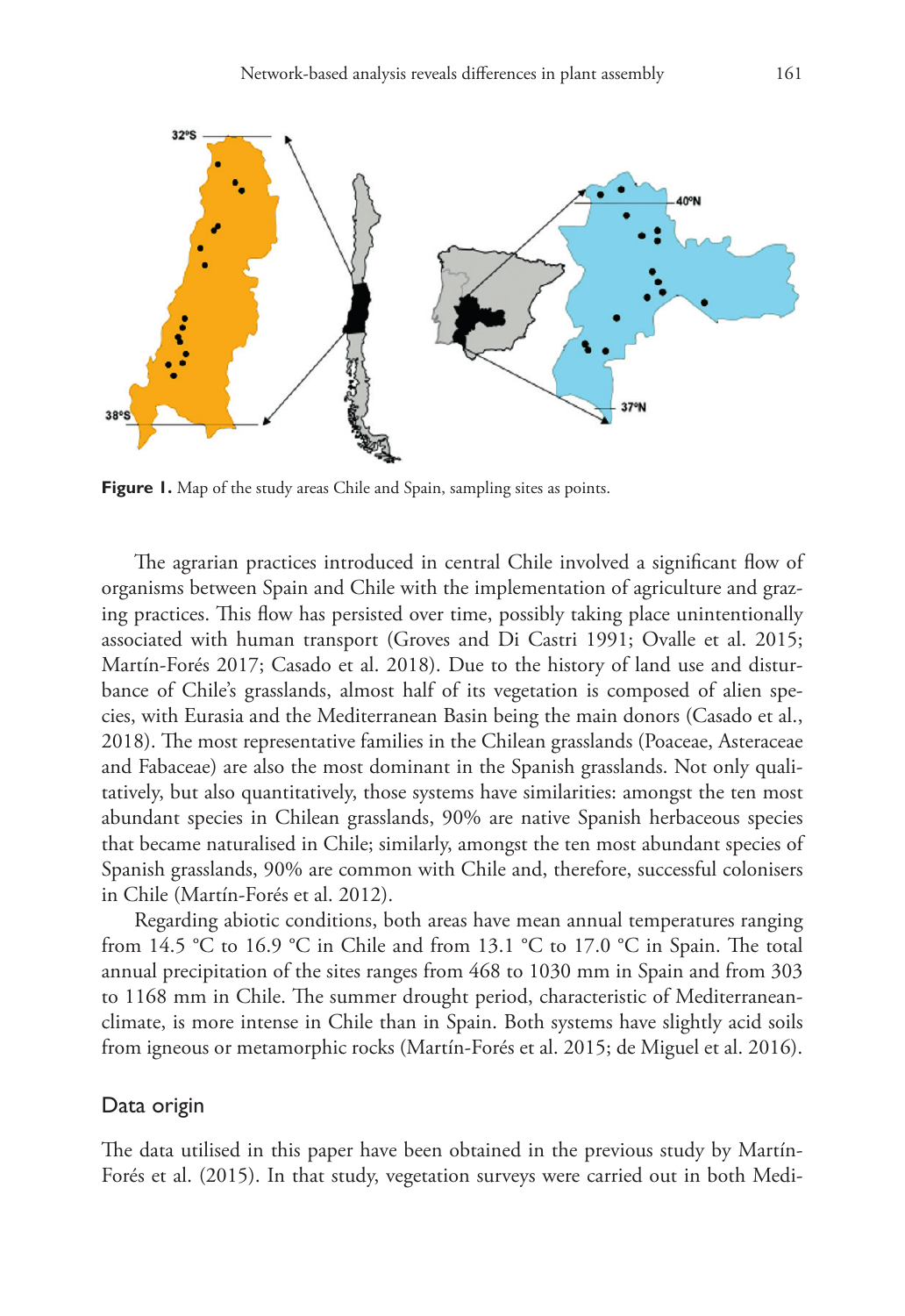terranean-climate regions described above (see study area). In both countries, 15 sites were selected to cover the range of climatic conditions found in Mediterranean-type regions (Fig. 1; see Martín-Forés et al. 2015 for methodological details regarding the climatic gradients considered). The study system in all sites had a similar physiognomy, opened savannah-like woodlands with only a few scattered trees and similar values of woody cover. Land-use was also similar in systems of both countries, mainly extensive grazing by cattle and sheep (Ovalle et al. 2015). Locally, we observed some differences in the livestock load that varied between one to two sheep per hectare in Chile and between one to three sheep per hectare in Spain, possibly related to the greater or lesser seasonal heterogeneity of the herbaceous production potential (Ovalle et al. 1990). In each site, vegetation surveys were carried out in twelve  $50 \times 50$  cm quadrats that were randomly distributed in open areas to avoid tree influence (Marañón et al. 2009; De Miguel et al. 2013). Therefore, 180 quadrats were surveyed for each country in 2011, in which we scored species richness and abundance, estimated as presence within the twelve quadrats within each site. In the analysis, only herbaceous species were considered, as naturalisation success depends on plant life form (Tecco et al. 2010) and around 90% of alien species are herbaceous (Fuentes et al. 2013).

A total of 262 species were identified between both countries (190 species appeared in Spain and 132 appeared in Chile) and classified into four groups: i) *alien species*, those native to Spain that have been naturalised in Chile (111 species); ii) *Spain exclusive species*, which includes native and alien non-Chilean species, which only occur in Spain (91 species); iii) *Chilean native species*, which are native to Chile and do not occur in Spain (55 species); iv) *other species*, those non-included species in the previous groups, which are Chilean native species that occur in Spain and native species to both countries (5 species). We did not include the group *other species* in the analysis, as the aim here was to compare alien species in both ranges. Hence, in this study, we have worked with three sets of species: *alien species*, *Spanish exclusive species* and *Chilean native species.*

### Data analysis

The data obtained during the surveys were organised in two datasets: i) a presenceabsence dataset that contained this information for every species in each of the 30 sites (15 sites per country) and ii) a dataset that included abundance information from 0 to 12 quadrants of each specie for all of the 30 sites.

To analyse the community resemblance between Spain (native range) and Chile (invaded range), we made a Non-metric Multidimensional Scaling (nMDS), based on the Bray-Curtis dissimilarity matrix with the abundance data of all species and only with alien species. To compare the species co-occurrence patterns between the native and invaded ranges, we followed the probabilistic model developed by Veech (2013). This model analyses the probability that two species co-occur at a lower or greater frequency than the one observed without relying on randomisations. When two species co-occur at a greater frequency than that expected at random, they are considered to have a positive association.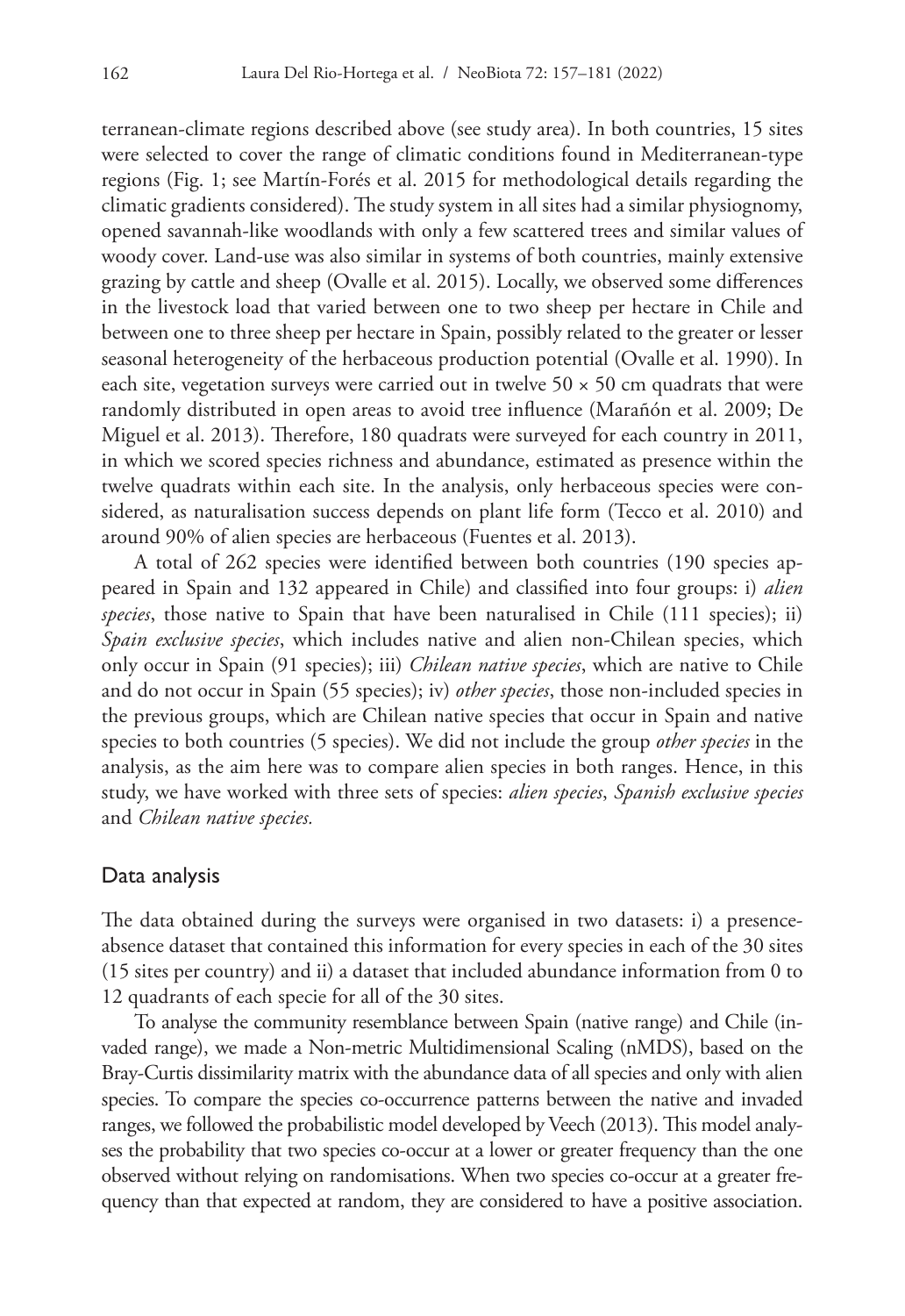On the contrary, if this frequency is less than expected at random, they are considered to have a negative association. We analysed the presence-absence data of species for each country. In both ranges, we analysed two subsets of species: i) *all species* (i.e. alien plus exclusive in Spain and alien plus native in Chile) and ii) *alien* species on their own. Notice that, in both ranges, the dataset of *alien* species is the same, but with different species abundances.

For the network analysis, we constructed four networks with the co-occurrence analysis results with *all* the species: one for each range and, within each range, one for each type of association (positive or negative). In network analysis terms, the species are considered *nodes* and the associations are considered *edges.* For each network, different parameters were calculated: density, "assortativity" coefficient and assortativity degree. Density represents the ratio between the number of connections existing in the network and the number of possible connections; it ranges from 0 to 1 and gives information on how interconnected the network is (in ecological theory, it is also known as connectivity). The assortativity coefficient measures the selective linking between nodes and ranges from -1 to +1. Positive assortativity values indicate that nodes of a certain species group connect to other nodes of the same species' group (i.e. alien species, native species or exclusive species), while negative values indicate that nodes tend to connect with nodes of a different species group. The assortativity degree measures whether nodes with a high degree (i.e. level of connection to other nodes) connect to other nodes with a high degree, ranging from -1 to +1. Positive assortativity degree indicates well-connected nodes tend to connect with other well-connected nodes, whereas negative values indicate that well-connected nodes tend to connect to poorly connected nodes, giving information about the robustness of the network. Additionally, we calculated the betweenness score for each species in the network, which is defined by the number of paths through a node and gives information about the importance of the species in the community structure. In this sense, nodes with high values of betweenness connect areas of the network that otherwise would be unconnected, possibly acting as keystones (for more information see Newman 2003; Fortunato 2010; Noldus and Mieghem 2014). In this work, a "betweenness" score above 0.1 was arbitrarily considered as the cut-off point to compare ranges.

We carried out all analysis with R software 3.6 version (R Core Team 2015) using the *vegan* package (Oksanen et al. 2020) for the nMDS, the *cooccur* package (Griffith et al. 2016) for the co-occurrence analysis and the *igraph* package (Csardi and Nepusz 2006) for the network analysis and visualisation using the functions: *betweenness*, *assortativity*, *assortativity\_degree* and *graph.data.frame*.

## **Results**

The nMDS analysis used to compare the resemblance between communities of each range showed a great differentiation between the native and the invaded ranges when taking into account all species (Fig. 2a) and alien species (Fig. 2b). The 15 sites within each range appeared grouped together without overlapping between ranges in both nMDS. Both ranges had a major dispersion, caused by the community differences amongst the surveyed sites.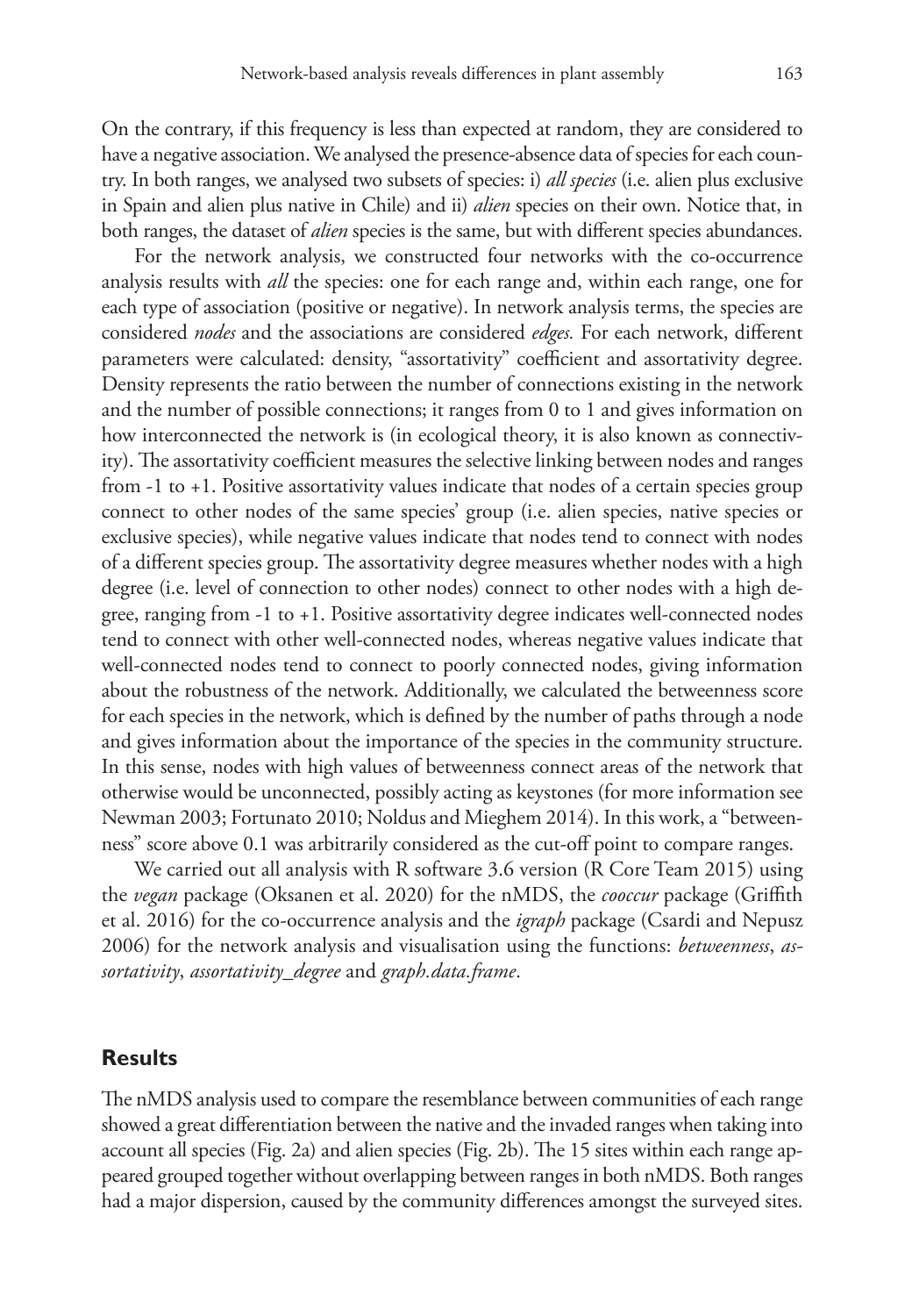The floristic composition differed slightly more amongst the sites in the invaded range (i.e. appeared more dispersed in the nMDS) than amongst those in the native one.

Regarding the co-occurrence results (Table 1), when all species were considered, in both ranges, the percentage of random associations is above 95%. If only alien species were considered, in the native and invaded range, the percentage of negative associations is 98.2 and 93.24, respectively. Meanwhile, the percentage of non-random associations within all species in the invaded range represents twice the value for that in the native range. If only alien species were analysed, this invaded value rises to 3.75 times the native value. When contrasting the type of associations, both ranges had more positive associations than negative: 54% of the non-random associations were positive in the native range, while in the invaded range, it is 53%. When only the alien species were compared, in the native range, 57% were positive associations compared to the 64% of the invaded range.

After the co-occurrence analysis, we applied the network analysis to those results to analyse the four networks (i.e. Spanish positive and negative associations networks and Chilean positive and negative associations networks). The resultant co-occurrence network plots for positive interactions (Fig. 3) showed that, in the native range, there is a large network formed by 62 species (a), a smaller network consisting of four species (b) and three isolated pairs (Fig. 3A). Meanwhile, in the invaded range, we observed a large network of 35 species (c), a medium-sized network of 12 species (d) and three isolated pairs (Fig. 3B). In both ranges, the larger networks seemed to be connected by alien species: *Moenchia erecta* (L.) P.Gaertn., B.Mey. & Scherb. in the native range (species 117 in Fig. 3A) and *Briza maxima* L. and *Tolpis barbata* (L.) Gaertn. in the invaded range (species 10 and 146, respectively in Fig. 3B).



**Figure 2.** NMDS results for the sampling sites. Community resemblance between Spain (native range) and Chile (invaded range) was studied through non-metric Multidimensional Scaling (nMDS), based on the Bray-Curtis dissimilarity matrix with the abundance data. The graphic representation for the 30 sites surveyed considers: **a** all the species and **b** the pool of alien species. Sites in the native range are represented with blue dots, while sites in the invaded range are in orange. A polygon has been outlined connecting the sites of each country to improve the visualisation.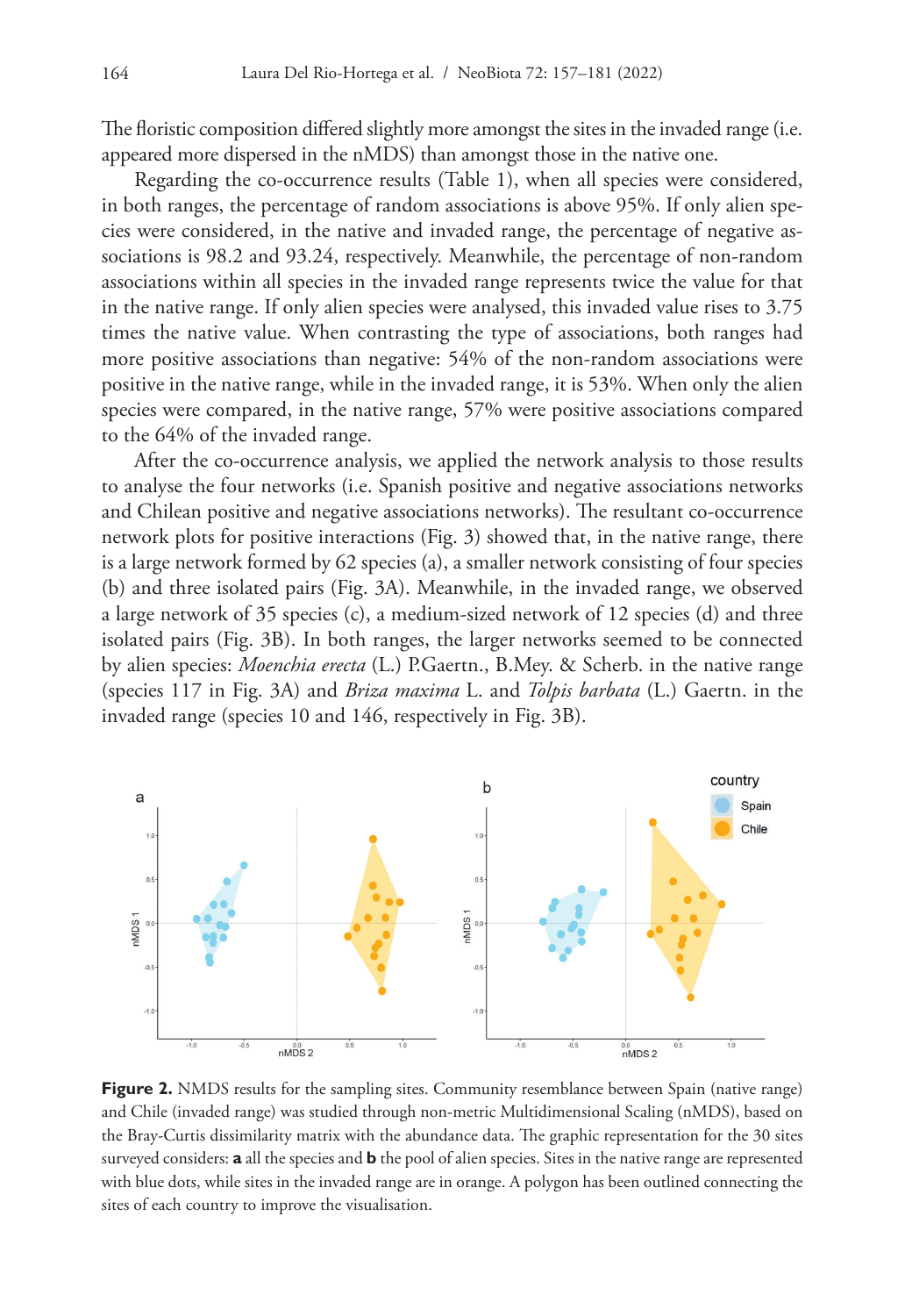**Table 1.** Co-occurrence results for each range. Co-occurrence results of non-random associations for all species in Spain (native range), all species in Chile (invaded range), alien species in Spain and alien species in Chile.

|         |               | Non-random associations |          |          |  |
|---------|---------------|-------------------------|----------|----------|--|
| Country | Species group | $\frac{0}{0}$           | positive | negative |  |
| Spain   | All           | 2.29                    | 102(54%) | 85 (46%) |  |
| Chile   | All           | 4.84                    | 90 (53%) | 80 (47%) |  |
| Spain   | Alien         | 1.80                    | 31 (57%) | 23 (43%) |  |
| Chile   | Alien         | 6.76                    | 57 (64%) | 32 (36%) |  |



Figure 3. Visualisation of the co-occurrence network for both ranges. Green lines connect pairs of species that have a positive association. The numbers are the species ID and each of the three species types have a separate enumeration for each country (see Suppl. material 1: Table S1). To improve visualisation, only species involved in non-random positive associations are represented. **A** Positive association network of all species in the native range (Spain), where two networks have been identified, one large **(**a**)** and one small **(**b**). B** Positive association network of all species in the invaded range (Chile), where two networks have been identified, one large **(**c**)** and one medium **(**d**)**.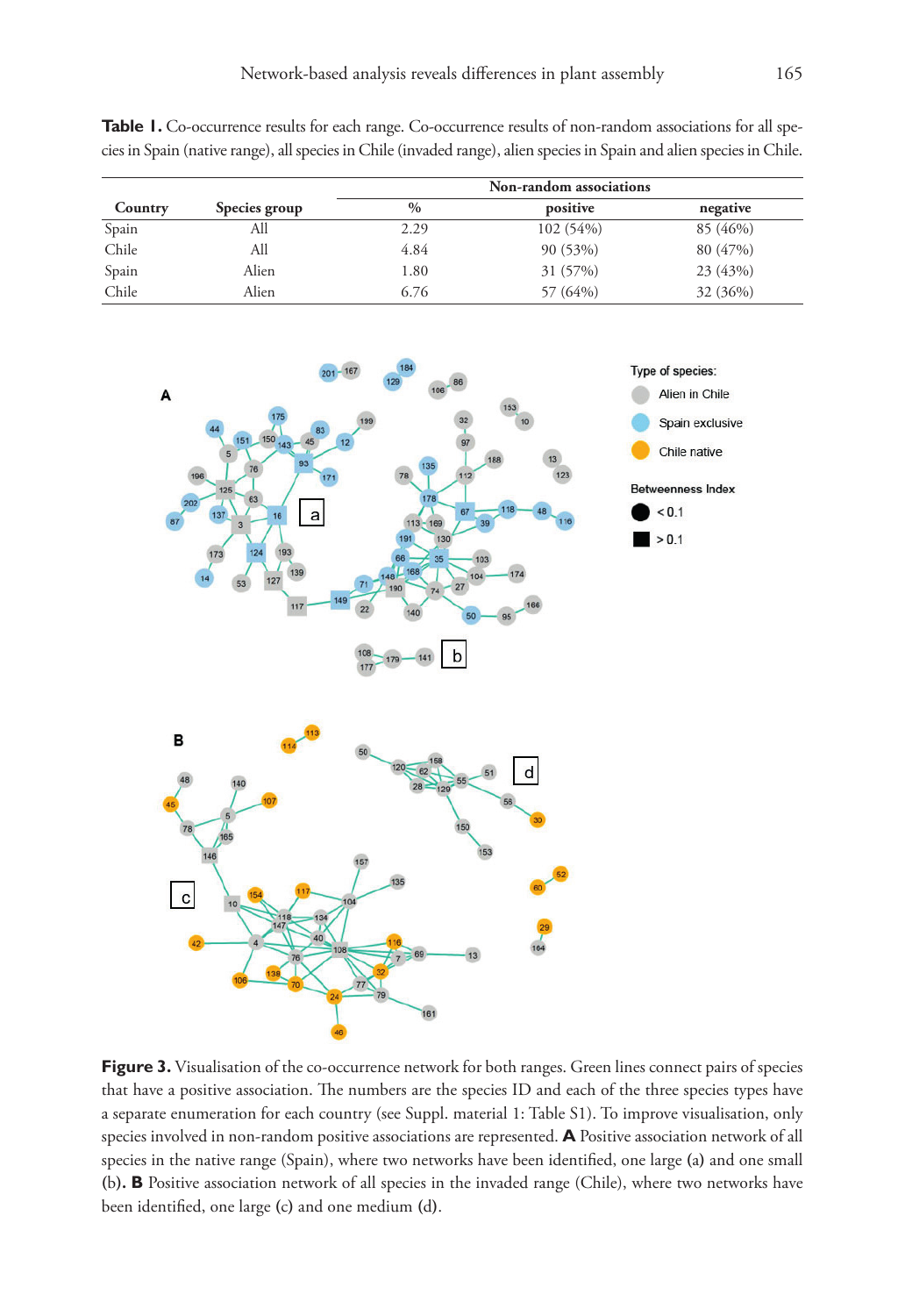Focusing on the type of species involved in each network, in the native range, both exclusive and alien species were homogeneously intermingled in the large network, whereas only alien species aggregated in the small network and in pairs. Both native and alien species were present in the invaded area within the large network. On the other hand, Chilean native species remained mostly in the outer zone of the network, except for *Carex bracteosa*  Schwein., *Cicendia quadrangularis* (Lam.) Griseb., *Juncus pallescens* Wahlenb. and *Plantago firma* Kunze ex Walp. (species 24, 32, 70 and 116, respectively in Fig. 3B). In the same way, the medium-sized network was formed almost completely by alien species; only the Chilean native species *Cladanthus mixtus* (L.) Oberpr. & Vogt. (species 31 in Fig. 3B) was connected by one association. Regarding the three independent pairs, two of them were formed only by Chilean native species and one by one native and one alien species.



Figure 4. Visualisation of the co-occurrence network for both ranges.. Red lines connect pairs of species that have a negative association. The numbers are the species ID and each of the three types of species have a separate enumeration for each country (see Suppl. material 1: Table S1). To improve visualisation, only species involved in non-random negative associations are represented. **A** Negative association network of all species in the native range (Spain), where three networks have been identified, one large (a) and two smaller ones (b, c). **B** Negative association network of all species of the invaded range (Chile), where two networks have been identified, a large one (d) and a smaller one (e).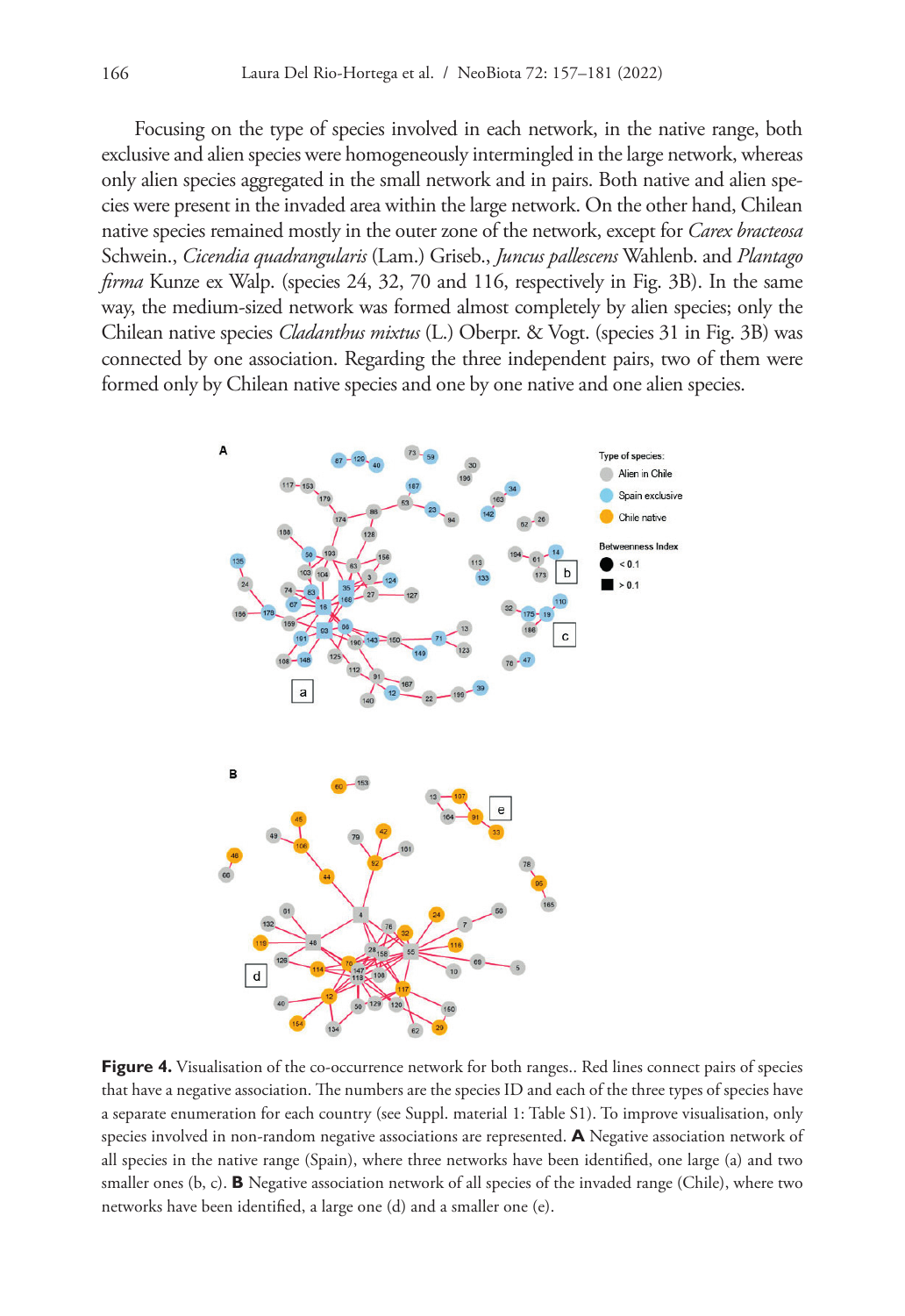The co-occurrences network plots for negative associations (Fig. 4) revealed that, in the native range, there is a large network formed by 53 species (a), two smaller networks formed by 4 (b) and 5 (c) species, two trios and five isolated pairs (Fig. 4A). Meantime, in the invaded range (Fig. 4B), we observed a large network of 41 species (d), a smaller network of 5 species (e), one trio and two isolated pairs. Contrary to the network visualisation for positive associations, it was challenging to distinguish the species acting as main connectors in the larger negative networks. Focusing on the groups of species implied in each network, in both ranges, native and invaded, both alien and exclusive or Chilean native species intermingled evenly in the larger networks.

| <b>Association sign</b> | Range           | Density | <b>Assortativity coef-</b> | <b>Assortativity degree</b> |
|-------------------------|-----------------|---------|----------------------------|-----------------------------|
|                         |                 |         | ficient                    |                             |
| Positive                | Native (Spain)  | 0.04    | 0.06                       | 0.06                        |
| Positive                | Invaded (Chile) | 0.07    | 0.21                       | 0.10                        |
| Negative                | Native (Spain)  | 0.03    | 0.01                       | 0.11                        |
| Negative                | Invaded (Chile) | 0.06    | $-0.10$                    | 0.02                        |

**Table 2.** Network analysis results for each range and type of association (positive and negative).

| <b>Table 3.</b> Species with a betweenness score greater than 0.10 for each of the four networks. Note that the |  |  |
|-----------------------------------------------------------------------------------------------------------------|--|--|
| 0.1 score is an arbitrary cut-off point.                                                                        |  |  |

| Positive association network in the native range (Spain)  |                                                           |                 |                   |                 |  |  |
|-----------------------------------------------------------|-----------------------------------------------------------|-----------------|-------------------|-----------------|--|--|
| ID                                                        | Species                                                   | Type            | Betweenness score | Growth form     |  |  |
| 149                                                       | Romulea bulbocodium                                       | Spain exclusive | 0.3347            | Geophyte        |  |  |
| 117                                                       | Moenchia erecta                                           | Alien           | 0.3330            | Terophyte       |  |  |
| 127                                                       | Parentucellia latifolia                                   | Alien           | 0.3315            | Terophyte       |  |  |
| 190                                                       | Trifolium tomentosum                                      | Alien           | 0.2633            | Terophyte       |  |  |
| 35                                                        | Carlina racemosa                                          | Spain exclusive | 0.2513            | Terophyte       |  |  |
| 124                                                       | Ornithopus perpusillus                                    | Spain exclusive | 0.2381            | Terophyte       |  |  |
| 16                                                        | Aphanes microcarpa                                        | Spain exclusive | 0.1738            | Terophyte       |  |  |
| 3                                                         | Agrostis castellana                                       | Alien           | 0.1618            | Hemicryptophyte |  |  |
| 93                                                        | Jasione montana                                           | Spain exclusive | 0.1445            | Terophyte       |  |  |
| 67                                                        | Euphorbia exigua                                          | Spain exclusive | 0.1410            | Terophyte       |  |  |
| 125                                                       | Ornithopus pinnatus                                       | Alien           | 0.1081            | Terophyte       |  |  |
|                                                           | Positive association network in the invaded range (Chile) |                 |                   |                 |  |  |
| ID                                                        | Species                                                   | Type            | Betweenness score |                 |  |  |
| 108                                                       | Petrorhagia prolifera                                     | Alien           | 0.1950            | Terophyte       |  |  |
| 10                                                        | Briza maxima                                              | Alien           | 0.1568            | Terophyte       |  |  |
| 146                                                       | Tolpis barbata                                            | Alien           | 0.1436            | Terophyte       |  |  |
| Negative association network in the native range (Spain)  |                                                           |                 |                   |                 |  |  |
| ID                                                        | Species                                                   | Type            | Betweenness score |                 |  |  |
| 93                                                        | Jasione montana                                           | Spain exclusive | 0.1904            | Terophyte       |  |  |
| 16                                                        | Aphanes microcarpa                                        | Spain exclusive | 0.1467            | Terophyte       |  |  |
| 35                                                        | Carlina racemosa                                          | Spain exclusive | 0.1170            | Terophyte       |  |  |
| Negative association network in the invaded range (Chile) |                                                           |                 |                   |                 |  |  |
| ID                                                        | Species                                                   | Type            | Betweenness score |                 |  |  |
| 55                                                        | Galium murale                                             | Alien           | 0.2405            | Terophyte       |  |  |
| 4                                                         | Anagallis arvensis                                        | Alien           | 0.2170            | Terophyte       |  |  |
| 48                                                        | Erodium botrys                                            | Alien           | 0.11901           | Terophyte       |  |  |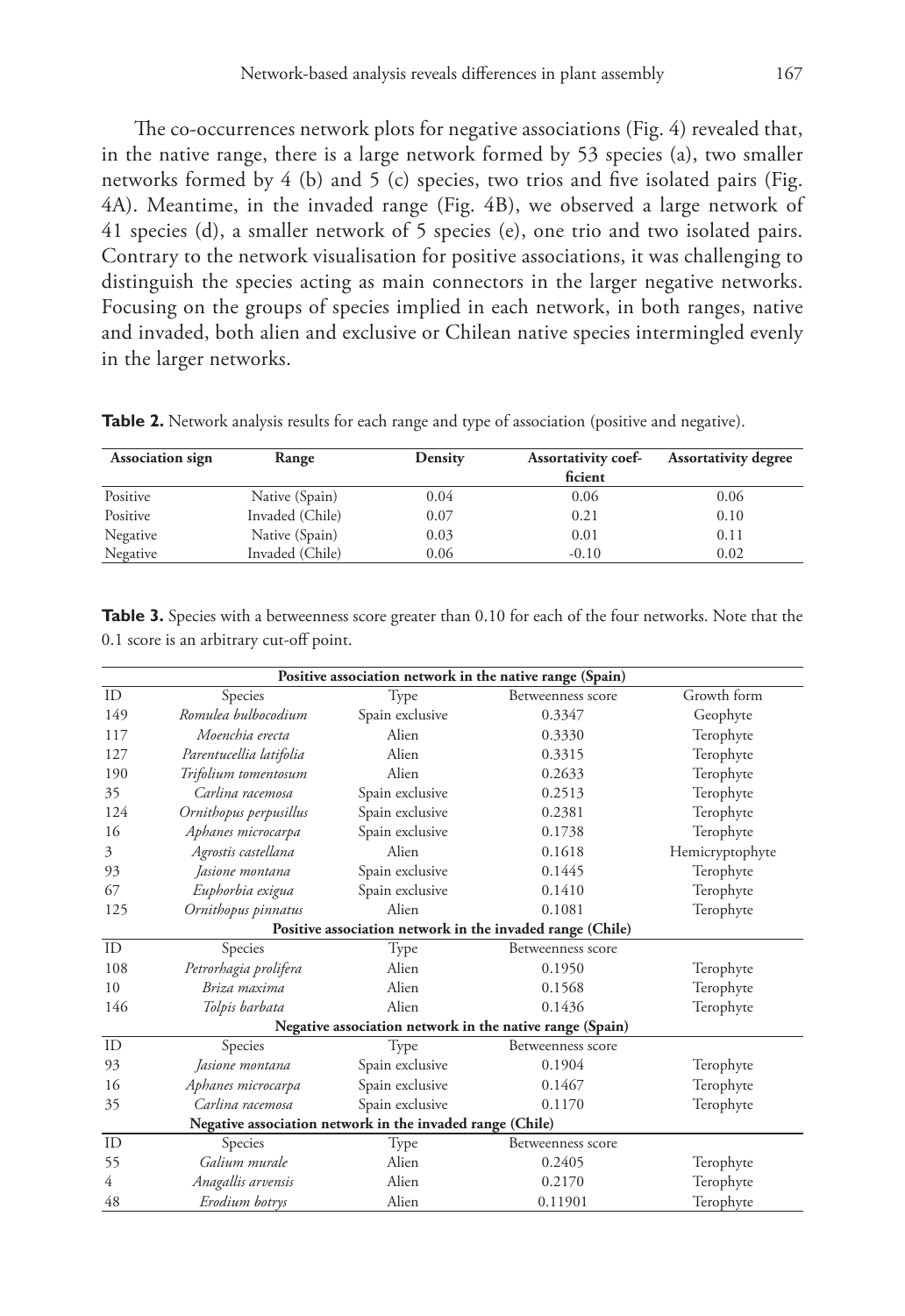Focusing on the positive associations from the network analysis, the invaded range had superior values in the three calculated parameters (density, assortativity coefficient and assortativity degree), the assortativity coefficient values (3.5 times higher in the invaded range) being outstanding. Regarding the negative associations from the network analysis, the invaded range had a density value double that for the native range; however, the assortativity degree was 5.5 times lower. The assortativity coefficient of the invaded range stood out as the only negative value within the networks, indicating that nodes tend to connect with nodes of different type (Table 2). This means that the alien species tend to form negative associations with native species and vice versa.

To obtain information on the importance of species in the community structure, the betweenness score was calculated. When observing the positive association network, in the native range, there are several species with betweenness values higher than 0.1, five of them are alien species and six are exclusive to Spain. In the invaded range, there are only three species, all of them alien. When looking at the negative association network, only three species are above 0.1 in both ranges. In the native range, these species are all exclusive to Spain, while in the invaded range, there are, once again, alien species.

### **Discussion**

Community assembly of Mediterranean herbaceous species differs between Spain and Chile with little resemblance amongst community structures in the native and invaded ranges. Regarding community structure in the invaded range, most of the species that establish non-random associations correspond to alien species, which surprisingly act as keystones within the community. In the invaded range, the assembled community has higher network connectivity. Moreover, alien species in the invaded area tend to assemble more amongst them displacing native species to the edges of the network.

Although there were more alien than native species in the invaded study area (Martín-Forés et al. 2012), both ranges showed a contrasting resemblance, differing in their community structure when the abundance of all species was taken into account (Fig. 2a). This pattern persisted when comparing alien species common to both countries, suggesting that alien species are particularly significant in shaping communities in the invaded range (Fig. 2b). After the introduction related to the Spanish colonisation in the  $16<sup>th</sup>$  century (Martín-Forés et al. 2015), climate, amongst other abiotic conditions, strongly influenced the establishment of alien species in the invaded range, as it also does on the community assembly in the native range (Figueroa et al. 2004; de Miguel et al. 2016; Rota et al. 2017). Despite the climatic similarity, the higher water deficit in the invaded area (up to 8 months in the Mediterranean Region of Central Chile versus 4 months in Spain; Martín-Forés et al. (2015)) and the local differences in livestock management between both ranges (del Pozo et al. 2006; Casado et al. 2015), may be influencing the heterogeneity found within the two countries. Differences between Chilean communities at the regional scale may be due to the regional precipitation gradient that conditions water availability (Martín-Forés et al. 2015) (Fig. 2).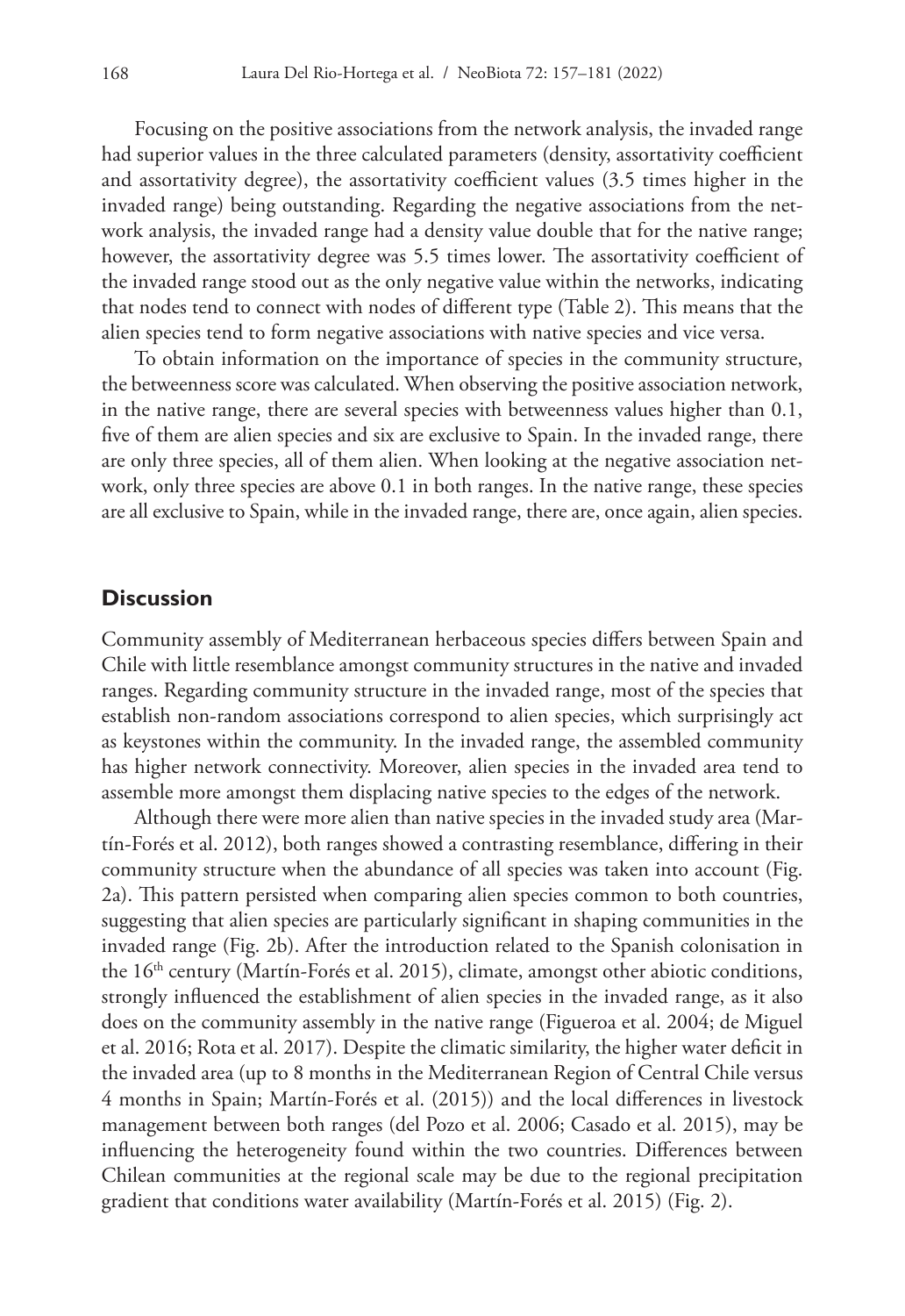Our results showed that the associations of the alien species differed within the plant communities in both native and the invaded ranges. This suggests that the associations of alien species in the invaded area is an inherent property of being away from their native range, rather than a property of the species itself (Stotz et al. 2020). For example, alien species can tend to aggregate amongst them in the invaded range and they have been found to establish preferably in species-poor places with greater levels of disturbance and higher nutrient availability, biomass and competition (Stotz et al. 2020). We found that, in both ranges, less than half of the total number of species are involved in non-random associations. The non-random pattern of species assemblage displayed by the communities in both ranges (i.e. the higher or lower ratio of co-occurrence than that expected from random; Griffith et al. 2016), suggested that these communities are structured by deterministic processes instead of stochastic ones (Krasnov et al. 2010). It seems that the co-existence of species for longer periods of time tended to randomise the associations, as in Spain, the percentage of non-random association was smaller than in Chile. This is in slight contrast to the results obtained by de Miguel et al. (2016), in which they detected that, in Chile, the spatial segregation of species was similar to Spain. This demonstrates that a longer co-existence time does not determine a greater spatial segregation of species. Conventional knowledge indicates that species interactions, especially competition, are the main forces shaping community structure, but habitat heterogeneity is also a source of non-random spatial distributions of species (Ulrich 2004; Kraft et al. 2015). Even though both areas harbour similar climatic conditions, other regional factors, such as water availability (Acosta et al. 2008), soil fertility (Holmgren et al. 2000; Price et al. 2014) and fire regimen (Brotons et al. 2013) under the combined effect of grazing, could affect this association processes revealing a divergence in the communities (Martín-Forés et al. 2012; Peco et al. 2017).

The network analysis applied to the co-occurrence patterns resulted in a visual output that revealed meaningful structural information (Newman 2003; Fortunato 2010). At the community level, communities in both the native and invaded ranges have very poorly connected co-occurrence networks, both positively and negatively, as evidenced by the near-zero density (Newman 2003). This supports the idea that. in both ranges, grassland communities are primarily driven by abiotic factors rather than by biotic relationships between species, whether native or alien (Casado et al. 2015; Martín-Forés et al. 2015). The assortativity degree results manifested similar tendencies in both countries, where species slightly tend to connect to other well-connected species (Fig. 3). This is coherent with the typical properties of biological networks, where it is common to find large clusters of nodes with a high level of internal connections, but weakly connected to other clusters, known as the modularity of a network (Sah et al. 2014). This modularity in biological networks is known to promote cohesion and contain disturbances, as species in one module are more tightly linked to each other than to species in other modules (Olesen et al. 2007; Stouffer and Bascompte 2011). This structure perhaps is an additional strategy of the Mediterranean grasslands that allows them to be particularly resilient systems despite the constant disturbances that characterise the Mediterranean Region, such as fire, thermal oscillation, irregular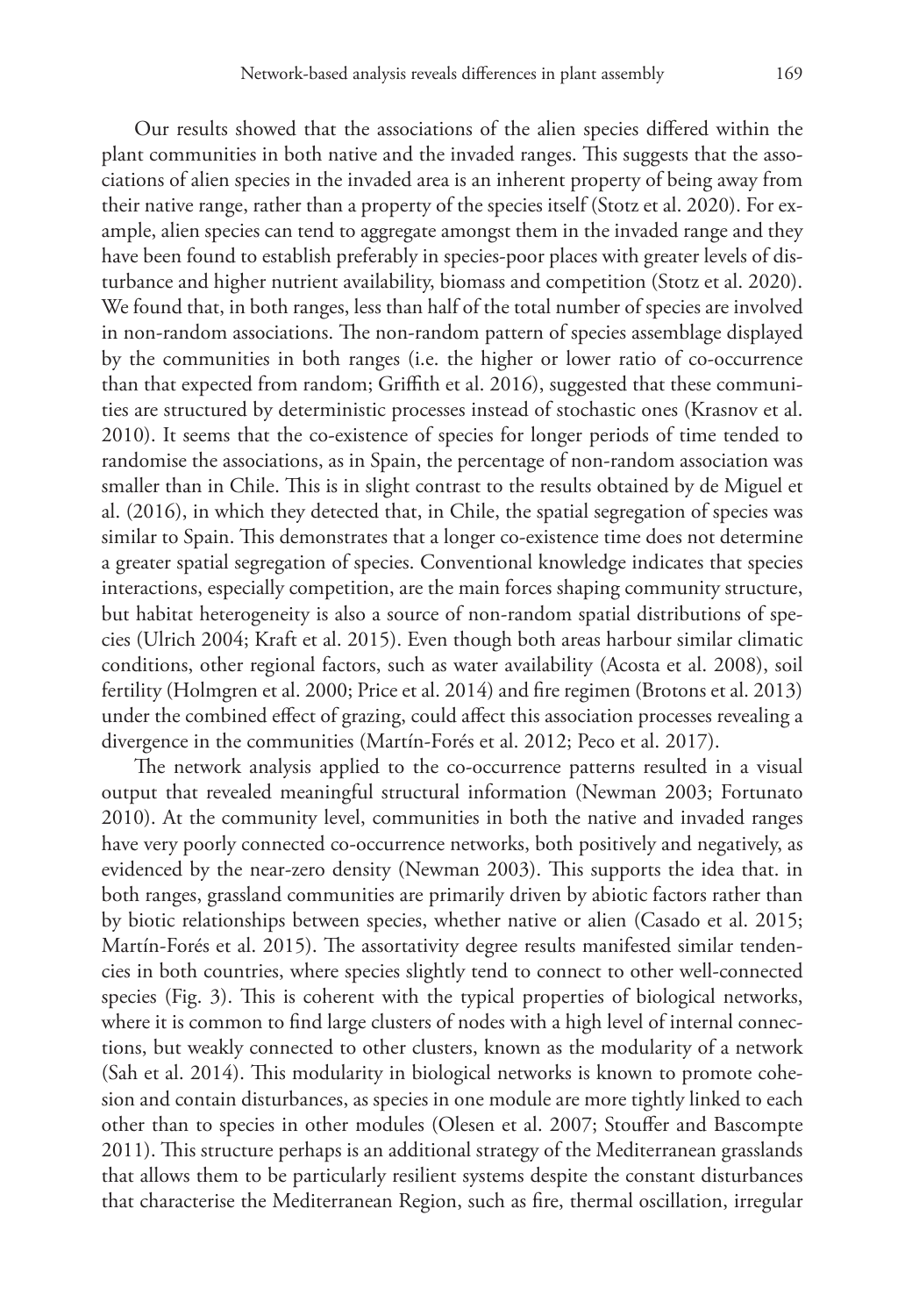rainfall distributions between years and the summer drought (Henkin et al. 2010; Acosta and Pineda 2012).

Observing the network structure, in the native range, alien species integrate with the rest of the species in a large network, as the "alien" grouping in the native range is an artificial group that allows the comparison with the invaded range (see Figure 3A). In the invaded range, some alien species appear to be connected to each other and native species only participate partially in these networks, without constructing independent networks of their own. The fact that the percentage of associations between alien species was almost four times higher in the invaded range than in native range (Table 1) indicates that, in the invaded area (Chile), the alien species tend to be more connected. This result could be due to shared habitat preferences amongst alien species, as found out by the study conducted in grasslands by Stotz et al. (2020). Furthermore, in the invaded range, amongst alien species, positive associations were higher and negative associations lower than in the area of origin, similar to the findings of Braga et al. (2018) in a large-scale study. This suggests that facilitation mechanisms are occurring between alien species in the invaded range, which could, in turn, lead to an "invasional meltdown", where a successful invader may trigger subsequent invasions, increasing their chance of survival and ecological impact (Simberloff and Von Holle 1999; but see Divíšek et al. 2018).

Preferences for associations that occur between species also vary between ranges and the results of the invaded area are striking. Only a group of species from the area of origin (Spain) has been able to remain in the invaded area (Chile) and naturalise (Martín-Forés et al. 2012), probably due to having similar naturalisation mechanisms. Once established, the alien species tend to positively associate amongst them and negatively with the native species, with the exemption of few native species that positively associate with the alien ones (Figs. 3b and 4b and Table 2). This could be due to facilitation mechanisms between alien species (Braga et al. 2018); similarly, the tolerance of plants to grazing pressure could be influencing their configuration (del Pozo et al. 2006).

The results of the network analysis are striking because when literature from other Mediterranean areas with the same source-invader relationship has compared the assemblage in terms of abundance, alien species assemble similarly in their source and recipient communities (Firn et al. 2011; Parker et al. 2013; Colautti et al. 2014; Pearson et al. 2018). In contrast, by applying this methodological approach, we can observe that alien species assemble very differently in the invaded area. It seems that the set of species that arrive in the invaded area of distribution reorganise themselves differently from the original community of which they formed part in the native area (Spain), coexisting with native species with which they show less affinity.

Concerning the species acting as keystones, alien species in the invaded range have an important role in the community structure. We expected Chilean native species would play a key role in Chilean communities, but our results suggest the opposite. In the invaded range, alien species showed the highest betweenness score, acting as a cornerstone for both positive and negative associations. In Chilean agroecosystems, eradication of alien species has not been a main management strategy (Root-Bernstein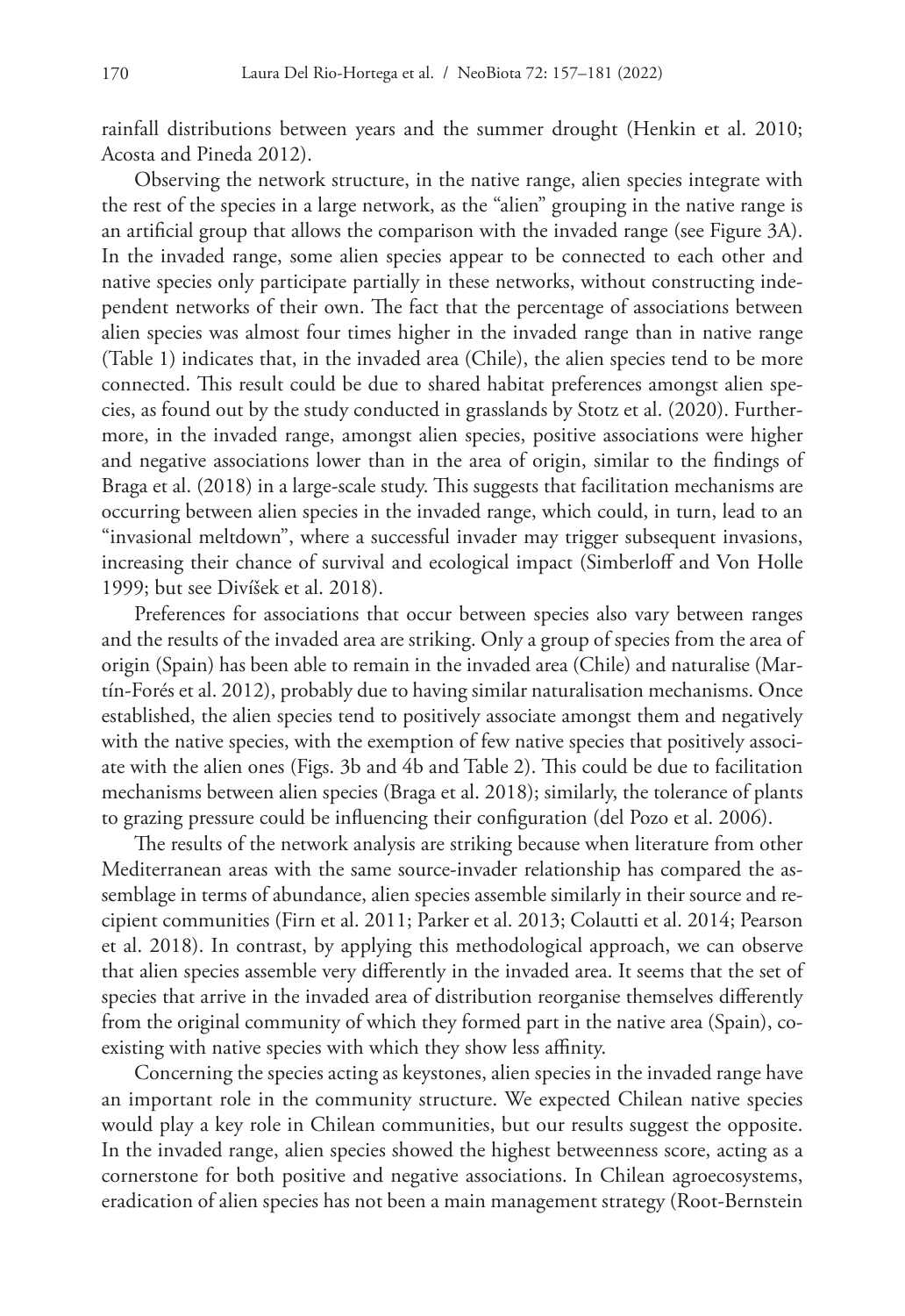and Jaksic 2013), which could be the explanation for alien species developing key roles within the community. The implications for management strategies and conservation practices are, therefore, delicate. On the one hand, after a disturbance, alien species could preserve the rest of the community in a well-connected manner (but see Carmona et al. 2017), enhancing the resilience and functional persistence of ecosystems by strengthening the network interacting with native species (Aslan 2019). On the other hand, if left unmanaged, those alien species could displace the Chilean native flora. In addition, since the introduction and naturalisation of these key alien species are associated with grazing (Arroyo et al. 2000; Figueroa et al. 2004; Martín-Forés et al. 2012) and that the long-term stability of these grasslands depends on certain intensity and periodicity of human activities (del Pozo et al. 2006), any land-use changes could trigger their spread or regression. Further studies on elucidating this trend would be desirable.

Meanwhile, the alien species that play important roles in the invaded range do not do so in the native range. In the native range, a greater number of species were actively involved in shaping the network (i.e. displayed high betweenness), providing greater stability against disturbances, probably because these Spanish agro-ecosystems have been maintained over millennia (Acosta and Pineda 2012; Landi et al. 2018).

Although it is questionable whether theoretical models can accurately predict assembly patterns and how environmental factors and land uses might alter the effects of species interactions on species co-occurrence (Ulrich et al. 2017), unseen patterns have emerged. The next step may be to explore the networks in detail to understand spatio-temporal dynamics on a regional or patch scale and identify patterns that may depend on the scale of analysis (Smith et al. 2013; Escobedo et al. 2021). However, we considered processes at a small spatial scale  $(0.5 \text{ m}^2)$ , because, in grasslands, at larger spatial scales, more positive correlations between native and alien species can be found, but they are driven by environmental heterogeneity instead of by biotic interactions, giving rise to misleading results (Davies et al. 2005). In addition, functional traits are known to play a key role in community assembly and invasiveness (Tecco et al. 2010; de Bello et al. 2012; HilleRisLambers et al. 2012; Thuiller et al. 2012; Colautti et al. 2014; Galán Díaz et al. 2021) and positive associations between rare species persist across taxon assemblages (Calatayud et al. 2020). Similarly, certain growth forms can be displaced by alien species in grassland communities (Guerin et al. 2019), therefore including species' trait syndromes in further studies of species co-occurrence would help unravelling insights of the assembly process. It should also be noted that our results may be conditioned by the short time period included in the analysis (one year) as the Mediterranean climate region suffers from a large inter-annual variation in plant community composition. This variation is due to the irregularity of the rainfall regime that encourage alternatively the abundance of more or less drought-tolerant species (Acosta et al. 2008; Peco et al. 2009; Rota et al. 2017). We recommend further studies to explore changes in community structure over time via resampling the same community after a certain period of time (in this case, the changes are more perceptible after 4–6 years according to Martín-Forés et al. 2016) and applying the methodology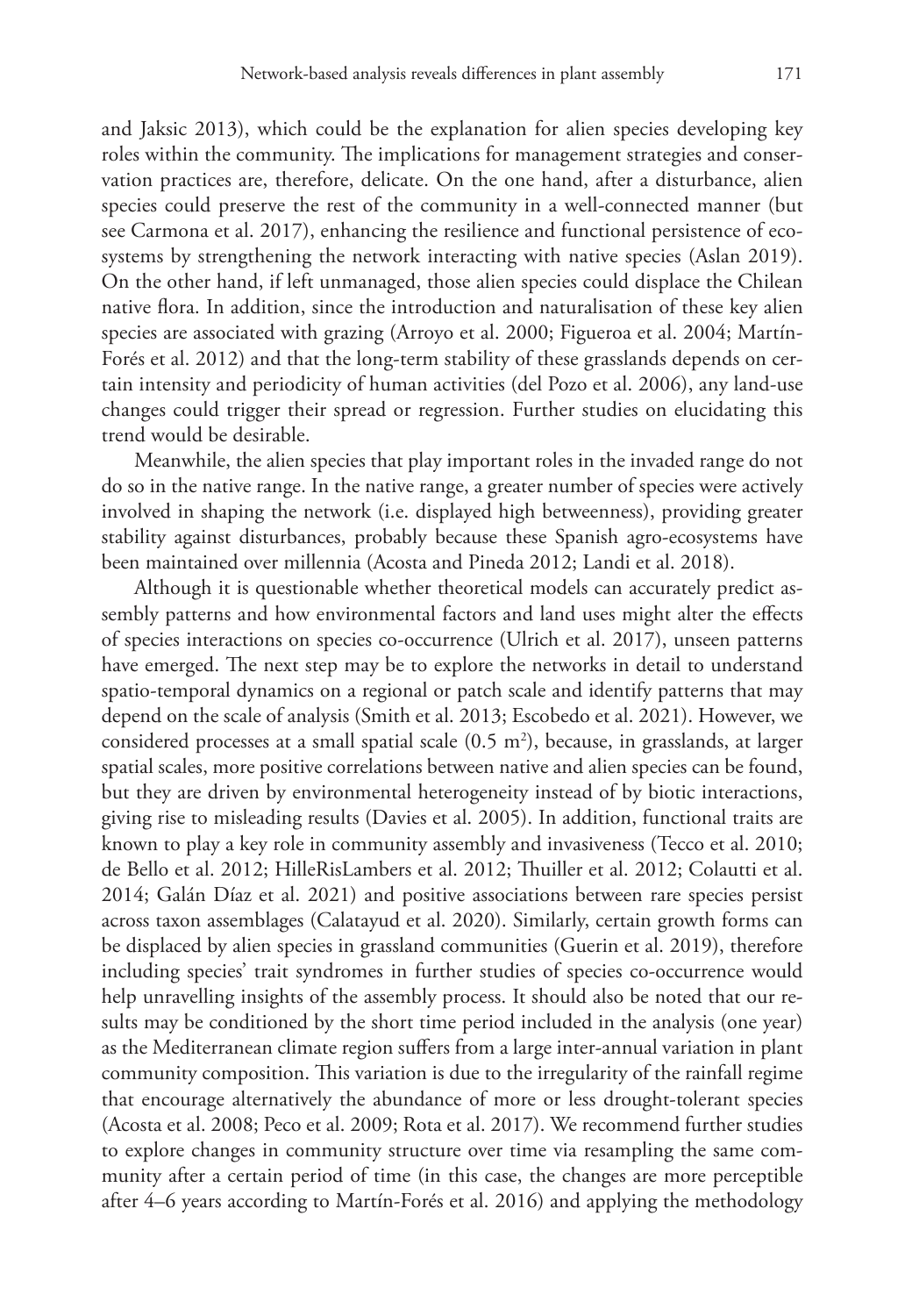described here. This will allow accounting for failure of establishment and invasion lag periods in the process of community assembly.

Our novel methodology, proposed in this paper, improves our understanding of how the naturalisation process affects community assembly and structure. Network analyses are a free, easy-to-implement and straightforward visual tool that can be widely used in community ecology, to unravel assembly patterns, which would enable the prediction of changes in ecosystem structure and functioning under different changing scenarios. Similarly, in studies of invasion ecology, it allows revealing shifts in native communities and elucidates the role of multiple invaders into communities.

Thus, the identification of negative and positive associations, as well as elucidating which species act as keystones, is presented as a step forward in invasion ecology studies and as a tool to help designing restoration and conservation strategies in socioecological systems (Root-Bernstein and Jaksic 2013). This is particularly relevant in areas where multiple environmental and social factors operate and intermingle, such as in the Mediterranean biome (Doblas-Miranda et al. 2017). Grazing systems in Mediterranean Regions are essential as sustainable and biodiversity-friendly food production systems of the future, amongst other ecosystem services, such as hydrological regulation and carbon sequestration (Acosta and Pineda 2012; Root-Bernstein et al. 2017), being absolutely critical in the actual context of global change (Van Kleunen et al. 2015; Cramer et al. 2018; IPCC 2018; Lionello and Scarascia 2018).

## **Conclusion**

With this work, we have proved the utility of combining network analysis to co-occurrence analysis, as it has permitted the process of exploring complex sets of data and results in a very interesting way. Our results showed that the community assembly pattern differs between the native and the invaded ranges. Alien species that became naturalised in the invaded area re-assembled differently, tending to co-occur more amongst them and to avoid interaction with native species. Moreover, alien species acted like keystones in the communities of the invaded range. The key role displayed by alien species in Chilean communities could cause an invasional meltdown and threaten the native biodiversity. Conservation and managing strategies should focus on monitoring and controlling their potential spread and developing early detection strategies especially for the alien species identified as keystones.

### **References**

Acosta B, Pineda FD (2012) Bosque y matorral esclerófilo. In: Evaluación de los Ecosistemas del Milenio de España. Fundación Biodiversidad. Ministerio de Medio Ambiente, y Medio Rural y Marino, Madrid, 13–92. Available from: (July 16, 2021). [https://eprints.ucm.es/](https://eprints.ucm.es/id/eprint/56048/1/Acosta-Gallo-et-al-DE-Bosque-y-matorral-esclerofilo.pdf) [id/eprint/56048/1/Acosta-Gallo-et-al-DE-Bosque-y-matorral-esclerofilo.pdf](https://eprints.ucm.es/id/eprint/56048/1/Acosta-Gallo-et-al-DE-Bosque-y-matorral-esclerofilo.pdf)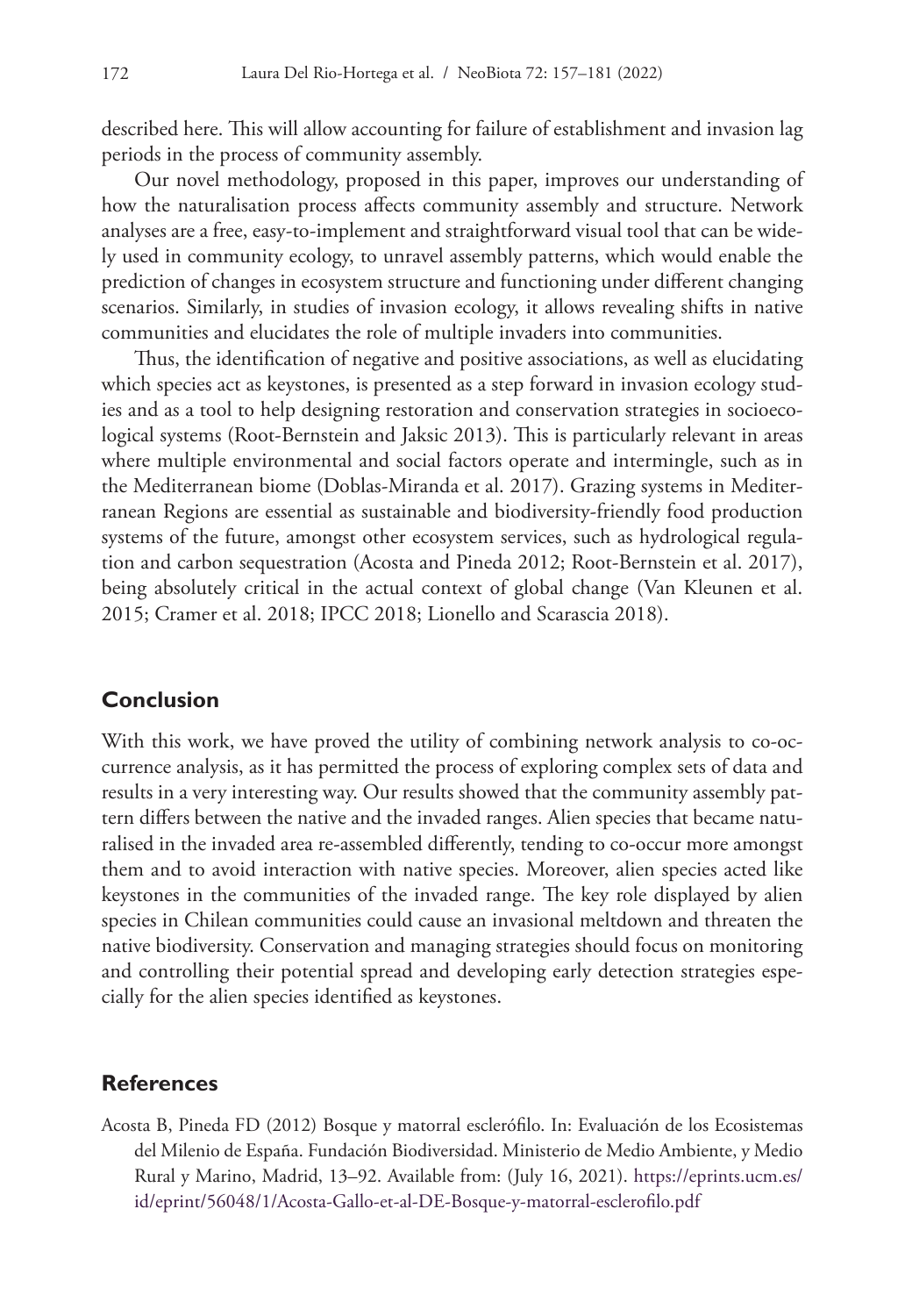- Acosta B, Sánchez-Jardón L, del Pozo A, García-Ibáñez E, Casado MA, Montalvo J, Pineda FD (2008) Grassland species composition and morpho-functional traits along an altitudinal gradient in a Mediterranean environment: Relationship with soil water availability and evaporative dynamic. Acta Oecologica 34: 26–37. [https://doi.org/10.1016/j.ac](https://doi.org/10.1016/j.actao.2008.03.001)[tao.2008.03.001](https://doi.org/10.1016/j.actao.2008.03.001)
- Albert R, Jeong H, Barabási AL (2000) Error and attack tolerance of complex networks. Nature 406: 378–382.<https://doi.org/10.1038/35019019>
- Aronson J, Del Pozo A, Ovalle C, Avendaño J, Lavin A, Etienne M (1998) Land use changes and conflicts in central Chile. In: Rundel PW, Montenegro G, Jaksic FM (Eds), Landscape disturbance and biodiversity in Mediterranean-type ecosystems. ecological studies (Analysis and Synthesis). Springer, Berlin, Heidelberg, 155–168. [https://doi.org/10.1007/978-3-662-03543-6\\_9](https://doi.org/10.1007/978-3-662-03543-6_9)
- Arroyo MTK, Maricorena C, Matthei O, Cavieres L (2000) Plant invasions in Chile: Present patterns and future predictions. In: Mooney HA, Hobbs RJ (Eds), Invasive species in a changing world. Island Press, Covelo, California, 385–421.
- Aslan CE (2019) Implications of non-native species for mutualistic network resistance and resilience. PLoS ONE 14: e0217498. <https://doi.org/10.1371/journal.pone.0217498>
- Barberán A, Bates ST, Casamayor EO, Fierer N (2012) Using network analysis to explore cooccurrence patterns in soil microbial communities. ISME Journal 6: 343–351. [https://doi.](https://doi.org/10.1038/ismej.2011.119) [org/10.1038/ismej.2011.119](https://doi.org/10.1038/ismej.2011.119)
- Bauer B, Jordán F, Podani J (2010) Node centrality indices in food webs: Rank orders versus distributions. Ecological Complexity 7: 471–477. [https://doi.org/10.1016/j.eco](https://doi.org/10.1016/j.ecocom.2009.11.006)[com.2009.11.006](https://doi.org/10.1016/j.ecocom.2009.11.006)
- de Bello F, Price JN, Münkemüller T, Liira J, Zobel M, Thuiller W, Gerhold P, Götzenberger L, Lavergne S, Lepš J, Zobel K, Pärtel M (2012) Functional species pool framework to test for biotic effects on community assembly. Ecology 93: 2263–2273. [https://doi.](https://doi.org/10.1890/11-1394.1) [org/10.1890/11-1394.1](https://doi.org/10.1890/11-1394.1)
- Braga RR, Gómez Aparicio L, Heger T, Vitule JRS, Jeschke JM (2018) Invasional meltdown hypothesis. In: Jeschke JM, Heger T (Eds), Invasion biology: hypotheses and evidence. CABI, 79–91.<https://doi.org/10.1079/9781780647647.0079>
- Brotons L, Aquilué N, de Cáceres M, Fortin MJ, Fall A (2013) How fire history, fire suppression practices and climate change affect wildfire regimes in Mediterranean landscapes. PLoS ONE 8: e62392. <https://doi.org/10.1371/journal.pone.0062392>
- Calatayud J, Andivia E, Escudero A, Melián CJ, Bernardo-Madrid R, Stoffel M, Aponte C, Medina NG, Molina-Venegas R, Arnan X, Rosvall M, Neuman M, Noriega JA, Alves-Martins F, Draper I, Luzuriaga A, Ballesteros-Cánovas JA, Morales-Molino C, Ferrandis P, Herrero A, Pataro L, Juen L, Cea A, Madrigal-González J (2020) Positive associations among rare species and their persistence in ecological assemblages. Nature Ecology and Evolution 4: 40–45. <https://doi.org/10.1038/s41559-019-1053-5>
- Carmona CP, Guerrero I, Morales MB, Oñate JJ, Peco B (2017) Assessing vulnerability of functional diversity to species loss: a case study in Mediterranean agricultural systems. Functional Ecology 31: 427–435.<https://doi.org/10.1111/1365-2435.12709>
- Casado MA, Acosta-Gallo B, Sánchez-Jardón L, Martín-Forés I, Castro I, Ovalle C, del Pozo A, de Miguel JM (2015) Interactive effects of source and recipient habitats on plant invasions: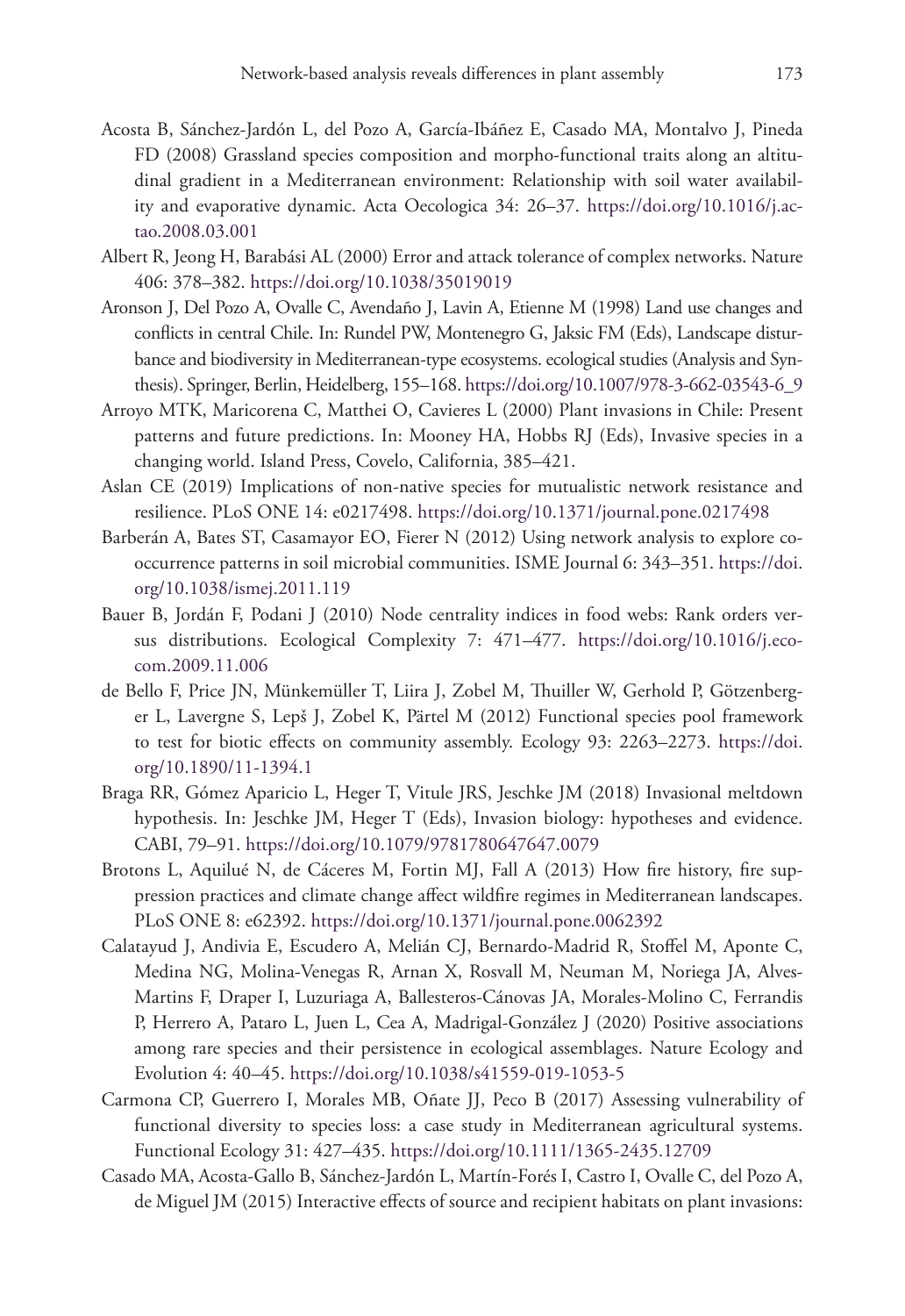distribution of exotic species in Chile. Diversity and Distributions 21: 609–619. [https://](https://doi.org/10.1111/ddi.12326) [doi.org/10.1111/ddi.12326](https://doi.org/10.1111/ddi.12326)

- Casado MA, Martín-Forés I, Castro I, de Miguel JM, Acosta-Gallo B (2018) Asymmetric flows and drivers of herbaceous plant invasion success among Mediterranean-climate regions. Scientific Reports 8: 1–10. <https://doi.org/10.1038/s41598-018-35294-7>
- Catford JA, Jansson R, Nilsson C (2009) Reducing redundancy in invasion ecology by integrating hypotheses into a single theoretical framework. Diversity and Distributions 15: 22–40. <https://doi.org/10.1111/j.1472-4642.2008.00521.x>
- Chun SJ, Cui Y, Lee JJ, Choi IC, Oh HM, Ahn CY (2020) Network analysis reveals succession of Microcystis genotypes accompanying distinctive microbial modules with recurrent patterns. Water Research 170: 115326.<https://doi.org/10.1016/j.watres.2019.115326>
- Colautti R, Colautti R, Parker JD, Cadotte MW, Pyšek P, Brown CS, Sax D, Richardson D (2014) Quantifying the invasiveness of species. NeoBiota 21: 7–27. [https://doi.](https://doi.org/10.3897/neobiota.21.5310) [org/10.3897/neobiota.21.5310](https://doi.org/10.3897/neobiota.21.5310)
- Cramer VA, Hobbs RJ, Standish RJ (2008) What's new about old fields? Land abandonment and ecosystem assembly. Trends in Ecology and Evolution 23: 104–112. [https://doi.](https://doi.org/10.1016/j.tree.2007.10.005) [org/10.1016/j.tree.2007.10.005](https://doi.org/10.1016/j.tree.2007.10.005)
- Cramer W, Guiot J, Fader M, Garrabou J, Gattuso JP, Iglesias A, Lange MA, Lionello P, Llasat MC, Paz S, Peñuelas J, Snoussi M, Toreti A, Tsimplis MN, Xoplaki E (2018) Climate change and interconnected risks to sustainable development in the Mediterranean. Nature Climate Change 8: 972–980.<https://doi.org/10.1038/s41558-018-0299-2>
- Csardi G, Nepusz T (2006) The igraph software package for complex network research. Inter-Journal Complex Systems Complex Sy: 1695. Available from:<https://igraph.org>
- Davies, K. F., Chesson, P., Harrison, S., Inouye, B. D., Melbourne, B. A., & Rice K. J. (2005). Spatial heterogeneity explains the scale dependence of the native–exotic diversity relationship. Ecology, 86(6), 1602-1610. <https://doi.org/10.1890/04-1196>
- De Miguel JM, Acosta-Gallo B, Gómez-Sal A (2013) Understanding Mediterranean pasture dynamics: General tree cover vs. specific effects of individual trees. Rangeland Ecology and Management 66: 216–223. <https://doi.org/10.2111/REM-D-12-00016.1>
- De Miguel JM, Martín-Forés I, Acosta-Gallo B, del Pozo A, Ovalle C, Sánchez-Jardón L, Castro I, Casado MA (2016) Non-random co-occurrence of native and exotic plant species in Mediterranean grasslands. Acta Oecologica 77: 18–26. <https://doi.org/10.1016/j.actao.2016.08.011>
- Del Pozo A, Ovalle C, Casado MA, Acosta B, de Miguel JM (2006) Effects of grazing intensity in grasslands of the Espinal of central Chile. Journal of Vegetation Science 17: 791–798. <https://doi.org/10.1111/j.1654-1103.2006.tb02502.x>
- Di Castri F, Goodall DW, Specht RL (1981) Mediterranean-Type Shrublands. In: Di Castri F, Goodall DW, Specht RL (Eds), Ecosystems of the World II. Elsevier Science Ltd, Amsterdam, 1–52.
- Divíšek J, Chytrý M, Beckage B, Gotelli NJ, Lososová Z, Pyšek P, Richardson DM, Molofsky J (2018) Similarity of introduced plant species to native ones facilitates naturalization, but differences enhance invasion success. Nature Communications 9: 1–10. [https://doi.](https://doi.org/10.1038/s41467-018-06995-4) [org/10.1038/s41467-018-06995-4](https://doi.org/10.1038/s41467-018-06995-4)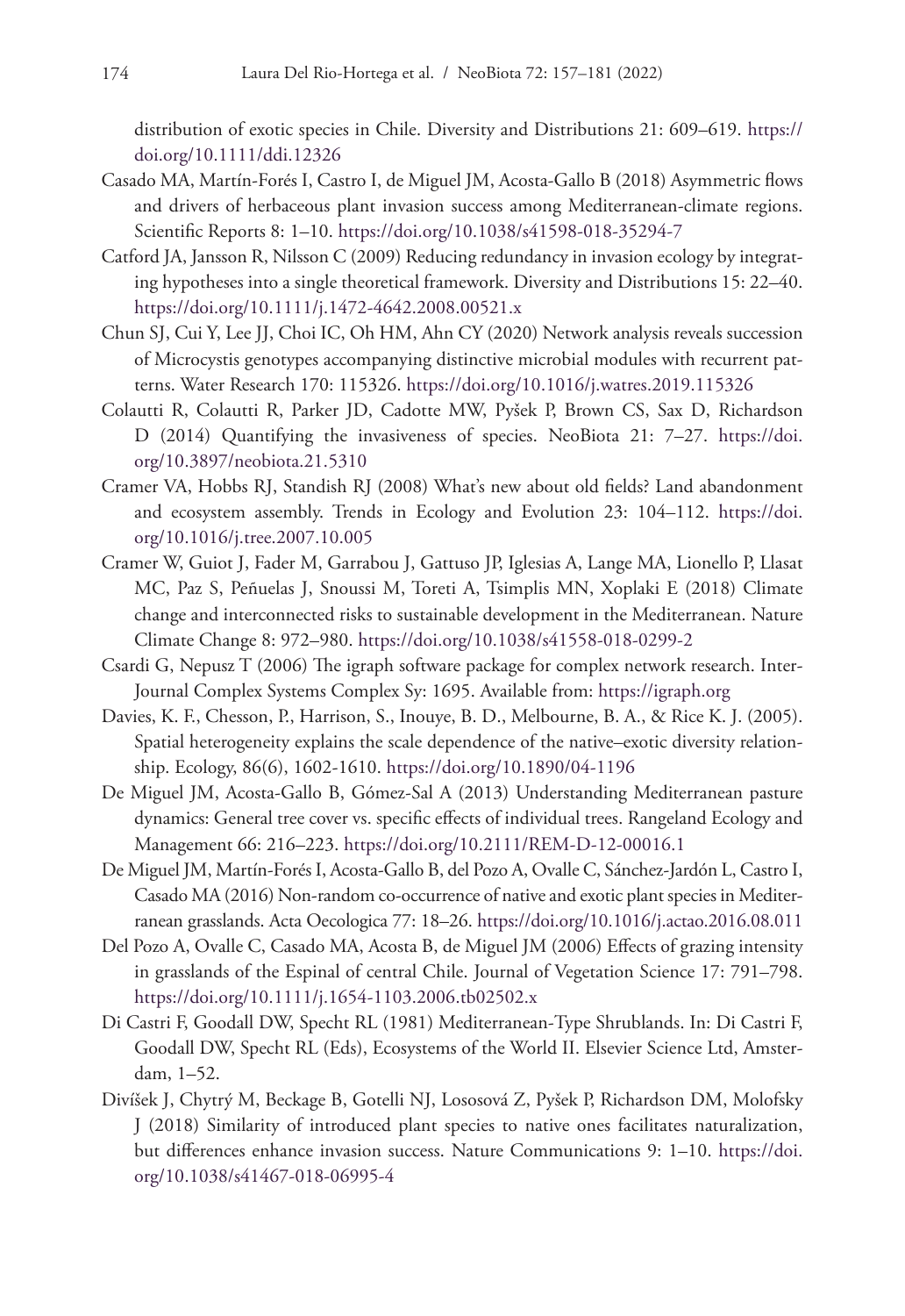- Doblas-Miranda E, Alonso R, Arnan X, Bermejo V, Brotons L, de las Heras J, Estiarte M, Hódar JA, Llorens P, Lloret F, López-Serrano FR, Martínez-Vilalta J, Moya D, Peñuelas J, Pino J, Rodrigo A, Roura-Pascual N, Valladares F, Vilà M, Zamora R, Retana J (2017) A review of the combination among global change factors in forests, shrublands and pastures of the Mediterranean Region: Beyond drought effects. Global and Planetary Change 148: 42–54.<https://doi.org/10.1016/j.gloplacha.2016.11.012>
- Eiler A, Heinrich F, Bertilsson S (2012) Coherent dynamics and association networks among lake bacterioplankton taxa. ISME Journal 6: 330–342. [https://doi.org/10.1038/is](https://doi.org/10.1038/ismej.2011.113)[mej.2011.113](https://doi.org/10.1038/ismej.2011.113)
- Escobedo VM, Rios RS, Alcayaga-Olivares Y, Gianoli E (2021) Disturbance reinforces community assembly processes differentially across spatial scales. Annals of Botany 127: 175–189. <https://doi.org/10.1093/aob/mcaa162>
- Estrada E (2007) Characterization of topological keystone species. Local, global and "mesoscale" centralities in food webs. Ecological Complexity 4: 48–57. [https://doi.org/10.1016/j.](https://doi.org/10.1016/j.ecocom.2007.02.018) [ecocom.2007.02.018](https://doi.org/10.1016/j.ecocom.2007.02.018)
- Figueroa JA, Jaksic FM (2004) Latencia y banco de semillas en plantas de la región mediterránea de Chile central. Revista Chilena de Historia Natural 77: 201–215. [https://doi.](https://doi.org/10.4067/S0716-078X2004000100016) [org/10.4067/S0716-078X2004000100016](https://doi.org/10.4067/S0716-078X2004000100016)
- Figueroa JA, Castro SA, Marquet PA, Jaksic FM (2004) Exotic plant invasions to the mediterranean region of Chile: causes, history and impacts. Revista Chilena de Historia Natural 77: 465–483.<https://doi.org/10.4067/S0716-078X2004000300006>
- Firn J, Moore JL, MacDougall AS, Borer ET, Seabloom EW, HilleRisLambers J, Harpole WS, Cleland EE, Brown CS, Knops JMH, Prober SM, Pyke DA, Farrell KA, Bakker JD, O'Halloran LR, Adler PB, Collins SL, D'Antonio CM, Crawley MJ, Wolkovich EM, La Pierre KJ, Melbourne BA, Hautier Y, Morgan JW, Leakey ADB, Kay A, McCulley R, Davies KF, Stevens CJ, Chu CJ, Holl KD, Klein JA, Fay PA, Hagenah N, Kirkman KP, Buckley YM (2011) Abundance of introduced species at home predicts abundance away in herbaceous communities. Ecology Letters 14: 274–281. [https://doi.org/10.1111/j.1461-](https://doi.org/10.1111/j.1461-0248.2010.01584.x) [0248.2010.01584.x](https://doi.org/10.1111/j.1461-0248.2010.01584.x)
- Fortunato S (2010) Community detection in graphs. Physics Reports 486: 75–174. [https://](https://doi.org/10.1016/j.physrep.2009.11.002) [doi.org/10.1016/j.physrep.2009.11.002](https://doi.org/10.1016/j.physrep.2009.11.002)
- Freeman LC (1978) Centrality in social networks conceptual clarification. Social Networks 1: 215–239. [https://doi.org/10.1016/0378-8733\(78\)90021-7](https://doi.org/10.1016/0378-8733(78)90021-7)
- Fuentes N, Pauchard A, Sánchez P, Esquivel J, Marticorena A (2013) A new comprehensive database of alien plant species in Chile based on herbarium records. Biological Invasions 15: 847–858.<https://doi.org/10.1007/s10530-012-0334-6>
- Galán Diaz J, de la Riva EG, Parker IM, Leiva MJ, Bernardo-Madrid R, Vilà M (2020) Plant community assembly in invaded recipient californian grasslands and putative donor grasslands in Spain. Diversity 12: 193.<https://doi.org/10.3390/d12050193>
- Galán Díaz J, de la Riva EG, Funk JL, Vilà M (2021) Functional segregation of resource-use strategies of native and invasive plants across Mediterranean biome communities. Biological Invasions 23: 253–266. <https://doi.org/10.1007/s10530-020-02368-5>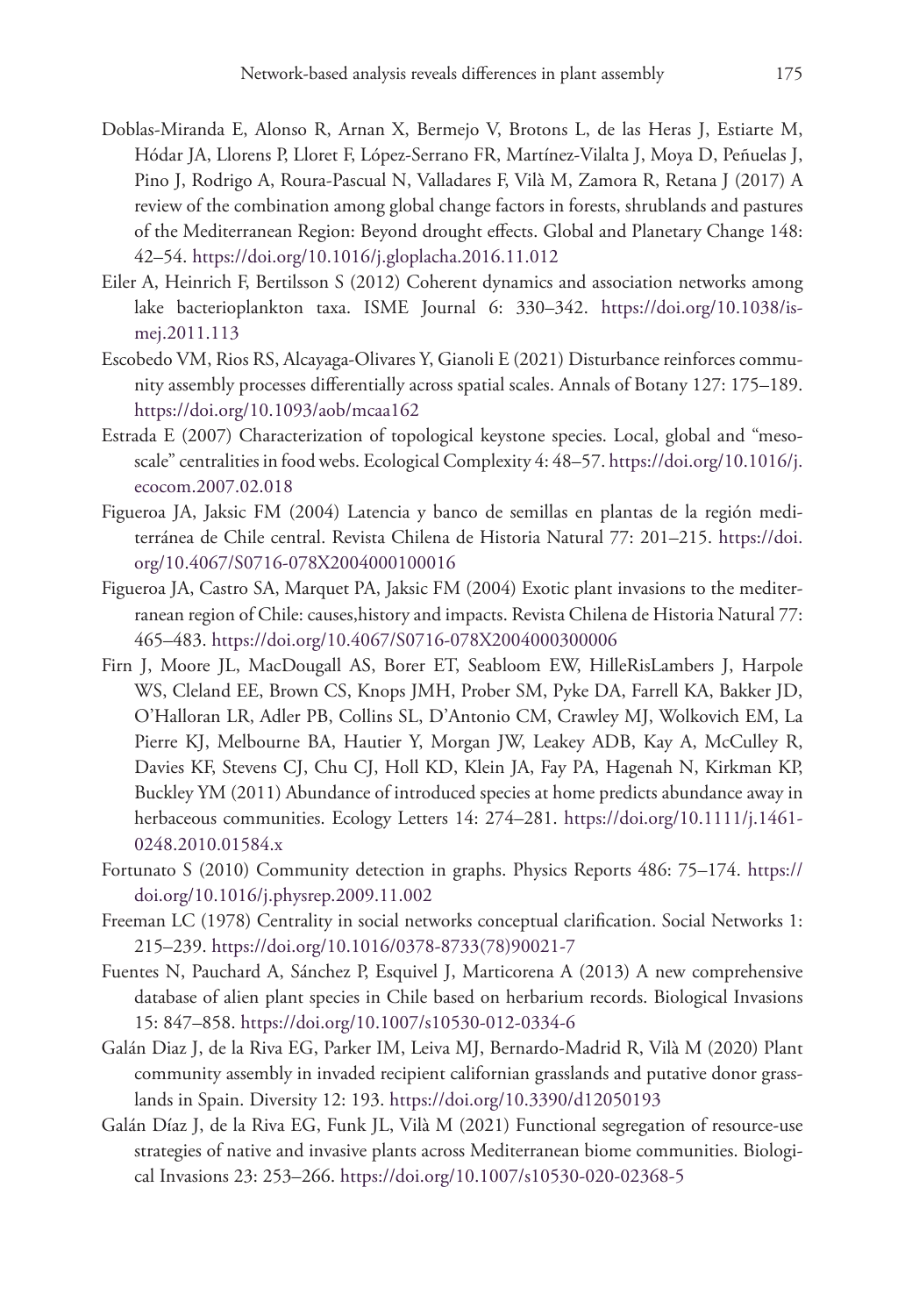- Girvan M, Newman MEJ (2002) Community structure in social and biological networks. Proceedings of the National Academy of Sciences of the United States of America 99: 7821–7826.<https://doi.org/10.1073/pnas.122653799>
- Götzenberger L, de Bello F, Bråthen KA, Davison J, Dubuis A, Guisan A, Lepš J, Lindborg R, Moora M, Pärtel M, Pellissier L, Pottier J, Vittoz P, Zobel K, Zobel M (2012) Ecological assembly rules in plant communities-approaches, patterns and prospects. Biological Reviews 87: 111–127.<https://doi.org/10.1111/j.1469-185X.2011.00187.x>
- Griffith DM, Veech JA, Marsh CJ (2016) Cooccur: Probabilistic species co-occurrence analysis in R. Journal of Statistical Software 69: 1–17.<https://doi.org/10.18637/jss.v069.c02>
- Groves RH, Di Castri F (1991) Biogeography of Mediterranean invasions. Biogeography of Mediterranean Invasions 83: 209–211.<https://doi.org/10.2307/215260>
- Guerin GR, Martín-Forés I, Biffin E, Baruch Z, Breed MF, Christmas MJ, Cross HB, Lowe AJ (2014) Global change community ecology beyond species-sorting: A quantitative framework based on Mediterranean-biome examples. Global Ecology and Biogeography 23: 1062–1072.<https://doi.org/10.1111/geb.12184>
- Guerin GR, Martín-Forés I, Sparrow B, Lowe AJ (2018) The biodiversity impacts of nonnative species should not be extrapolated from biased single-species studies. Biodiversity and Conservation 27: 785–790. <https://doi.org/10.1007/s10531-017-1439-0>
- Guerin, G.R., Martín-Forés, I., Munroe, S.E.M., Sparrow, B., Lowe, A.J. (2019) Alien plant richness and abundance alter the growth form spectrum of native grasslands. Applied Vegetation Science 22, 582–592. <https://doi.org/10.1111/avsc.12448>
- Hastings A (1996) Models of spatial spread: Is the theory complete? Ecology 77: 1675–1679. <https://doi.org/10.2307/2265772>
- Heger T, Trepl L (2003) Predicting biological invasions. In: Biological Invasions. Springer Netherlands, 313–321. <https://doi.org/10.1023/B:BINV.0000005568.44154.12>
- Henkin Z, Perevolotsky A, Sternberg M (2010) Vulnerability of Mediterranean grasslands to climate change: what can we learn from a long-term experiment? In: Porqueddu C, Rios S (Eds), The contributions of grasslands to the conservation of Mediterranean biodiversity. Options Méditerranéennes, Zaragoza, 167–174.
- HilleRisLambers J, Adler PB, Harpole WS, Levine JM, Mayfield MM (2012) Rethinking community assembly through the lens of coexistence theory. Annual Review of Ecology, Evolution and Systematics 43: 227–248. [https://doi.org/10.1146/annurev-ecol](https://doi.org/10.1146/annurev-ecolsys-110411-160411)[sys-110411-160411](https://doi.org/10.1146/annurev-ecolsys-110411-160411)
- Holmgren M, Avilés R, Sierralta L, Segura AM, Fuentes ER (2000) Why have European herbs so successfully invaded the Chilean matorral? Effects of herbivory, soil nutrients, and fire. Journal of Arid Environments 44: 197–211.<https://doi.org/10.1006/jare.1999.0589>
- Hortal J, De Marco P, Santos AMC, Diniz-Filho JAF (2012) Integrating biogeographical processes and local community assembly. Journal of Biogeography 39: 627–628. [https://doi.](https://doi.org/10.1111/j.1365-2699.2012.02684.x) [org/10.1111/j.1365-2699.2012.02684.x](https://doi.org/10.1111/j.1365-2699.2012.02684.x)
- Le Houerou HN (1981) Impact of man and his animals on Mediterranean vegetation. In: Di Castri F, Goodall DW, Specht RL (Eds), Ecosystems of the world, 11: Mediterranean Shrublands. Elsevier Science Ltd, Amsterdam, 479–521.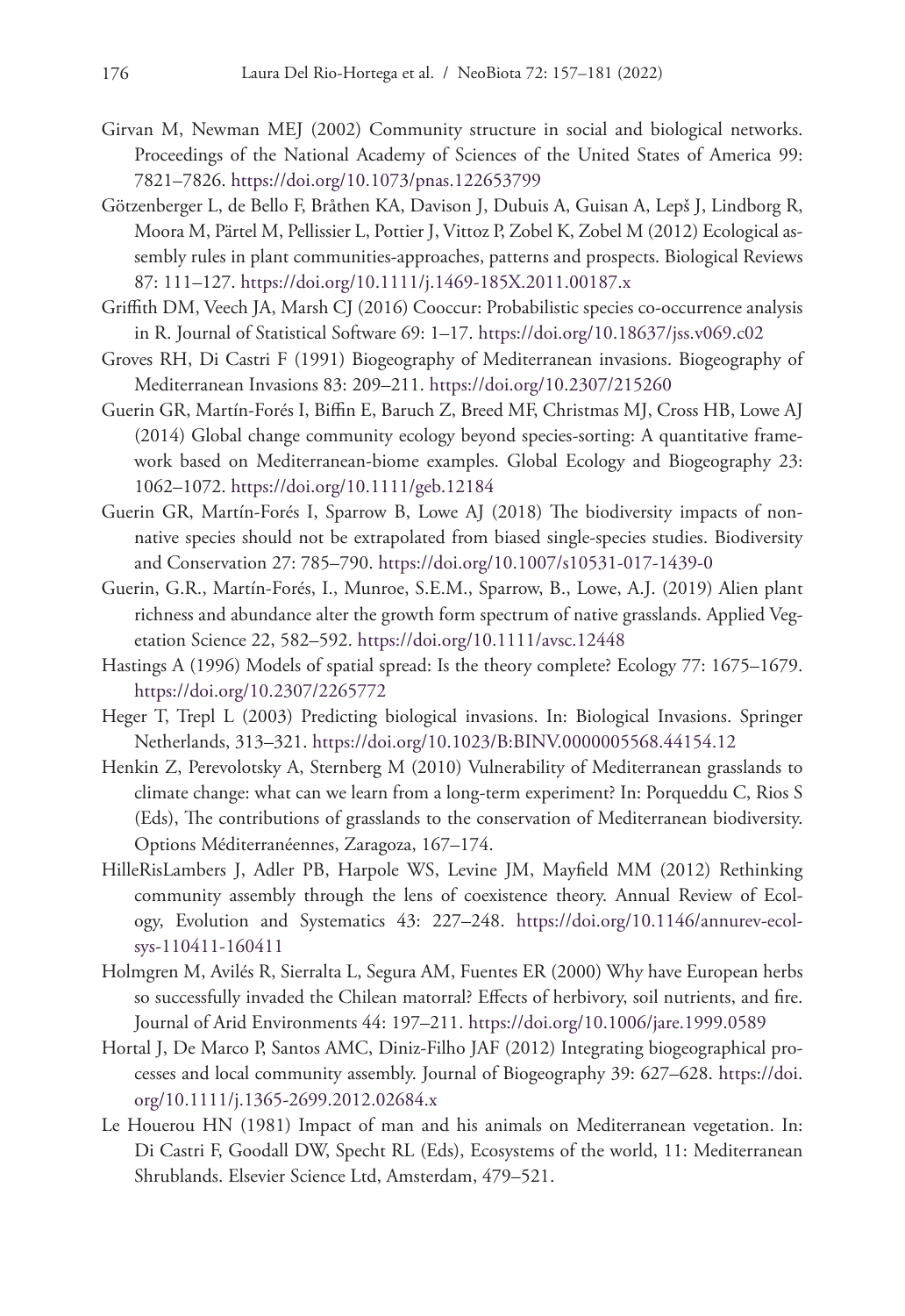- IPCC (2018) Summary for Policy Makers. Global Warming of 1.5 °C. An IPCC Special Report on the impacts of global warming of 1.5 °C above pre-industrial levels and related global greenhouse gas emission pathways, in the context of strengthening the global response to. Masson-Delmotte V. Zhai P. Pörtner H.-O. Roberts D. Skea J. Shukla P. R. Pirani A. Moufouma-Okia W. Péan C. Pidcock R. Connors S. Matthews J. B. R. Chen Y. Zhou X. Gomis M. I. Lonnoy E. Maycock T. Tignor M. Waterfield T. (Eds.), World Meteorological Organization, Geneva. Available from:<https://www.ipcc.ch/sr15/chapter/spm/>
- Joffre R, Rambal S, Ratte JP (1999) The dehesa system of southern Spain and Portugal as a natural ecosystem mimic. Agroforestry Systems 45: 57–79. [https://doi.](https://doi.org/10.1023/A:1006259402496) [org/10.1023/A:1006259402496](https://doi.org/10.1023/A:1006259402496)
- Knapp S, Kühn I (2012) Origin matters: widely distributed native and non-native species benefit from different functional traits. Ecology Letters 15: 696–703. [https://doi.org/10.1111/](https://doi.org/10.1111/j.1461-0248.2012.01787.x) [j.1461-0248.2012.01787.x](https://doi.org/10.1111/j.1461-0248.2012.01787.x)
- Kraft NJB, Adler PB, Godoy O, James EC, Fuller S, Levine JM (2015) Community assembly, coexistence and the environmental filtering metaphor. Functional Ecology 29: 592–599. <https://doi.org/10.1111/1365-2435.12345>
- Krasnov BR, Matthee S, Lareschi M, Korallo-Vinarskaya NP, Vinarski M V. (2010) Co-occurrence of ectoparasites on rodent hosts: Null model analyses of data from three continents. Oikos 119: 120–128.<https://doi.org/10.1111/j.1600-0706.2009.17902.x>
- Landi P, Minoarivelo HO, Brännström Å, Hui C, Dieckmann U (2018) Complexity and stability of ecological networks: a review of the theory. Population Ecology 60: 319–345. <https://doi.org/10.1007/s10144-018-0628-3>
- Leiva MJ, Chapin FS, Fernandez Ales R (1997) Differences in species composition and diversity among Mediterranean grasslands with different history - The case of California and Spain. Ecography 20: 97–106. <https://doi.org/10.1111/j.1600-0587.1997.tb00351.x>
- Lionello P, Scarascia L (2018) The relation between climate change in the Mediterranean region and global warming. Regional Environmental Change 18: 1481–1493. [https://doi.](https://doi.org/10.1007/s10113-018-1290-1) [org/10.1007/s10113-018-1290-1](https://doi.org/10.1007/s10113-018-1290-1)
- López Sáez J, López García P, López Merino L, Cerrillo Cuenca E, González Cordero A, Prada Gallardo A (2007) Origen prehistórico de la dehesa en Extremadura: una perspectiva paleoambiental. Revista de estudios extremeños 63: 493–510.
- Ma B, Wang H, Dsouza M, Lou J, He Y, Dai Z, Brookes PC, Xu J, Gilbert JA (2016) Geographic patterns of co-occurrence network topological features for soil microbiota at continental scale in eastern China. ISME Journal 10: 1891–1901. [https://doi.org/10.1038/](https://doi.org/10.1038/ismej.2015.261) [ismej.2015.261](https://doi.org/10.1038/ismej.2015.261)
- Marañón T, Pugnaire FI, Callaway RM (2009) Mediterranean-climate oak savannas: The interplay between abiotic environment and species interactions. Web Ecology 9: 30–43. [https://](https://doi.org/10.5194/we-9-30-2009) [doi.org/10.5194/we-9-30-2009](https://doi.org/10.5194/we-9-30-2009)
- Martín-Forés I (2017) Exotic plant species in the Mediterranean biome: a reflection of cultural and historical relationships. In: Fuerst-Bjeliš B (Ed.), Mediterranean Identities - Environment, Society, Culture. IntechOpen, 179–201. [https://doi.org/10.5772/](https://doi.org/10.5772/intechopen.69185) [intechopen.69185](https://doi.org/10.5772/intechopen.69185)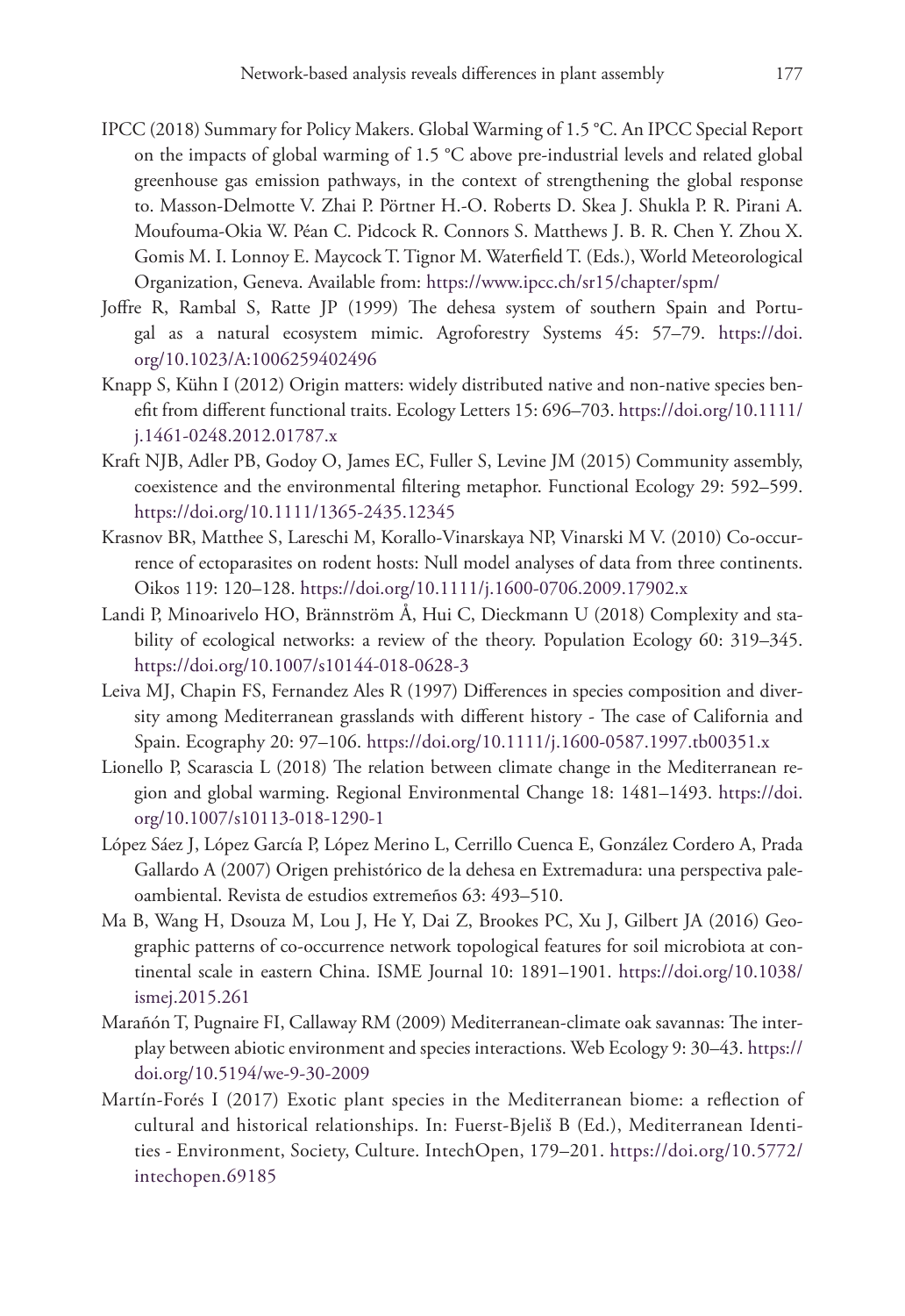- Martín-Forés I, Casado MA, Castro I, Ovalle C, Pozo A Del, Acosta-Gallo B, Sánchez-Jardón L, Miguel JM De (2012) Flora of the Mediterranean basin in the Chilean espinales: evidence of colonization. Pastos 42: 135–158.
- Martín-Forés I, Sánchez-Jardón L, Acosta-Gallo B, del Pozo A, Castro I, de Miguel JM, Ovalle C, Casado MA (2015) From Spain to Chile: environmental filters and success of herbaceous species in Mediterranean-climate regions. Biological Invasions 17: 1425–1438. <https://doi.org/10.1007/s10530-014-0805-z>
- Martín-Forés I, Castro I, Acosta-Gallo B, del Pozo A, Sánchez-Jardón L, de Miguel JM, Ovalle C, Casado MA (2016) Alien plant species coexist over time with native ones in Chilean Mediterranean grasslands. Journal of Plant Ecology 9: 682–691.<https://doi.org/10.1093/jpe/rtw043>
- Martín-Forés, I., Avilés, M., Acosta-Gallo, B., Breed, M.F., Del Pozo A., De Miguel J.M., Sánchez-Jardón L., Castro I., Ovalle C., Casado M.A. (2017) Ecotypic differentiation and phenotypic plasticity combine to enhance the invasiveness of the most widespread daisy in Chile, Leontodon saxatilis. Scientific Reports 7, 1546. [https://doi.org/10.1038/s41598-](https://doi.org/10.1038/s41598-017-01457-1) [017-01457-1](https://doi.org/10.1038/s41598-017-01457-1)
- Martín-Forés I., Acosta-Gallo B., Castro I., de Miguel J. M., del Pozo A., Casado M. A. (2018a) The invasiveness of Hypochaeris glabra (Asteraceae): Responses in morphological and reproductive traits for exotic populations. PloS ONE 13, e0198849. [https://doi.](https://doi.org/10.1371/journal.pone.0198849) [org/10.1371/journal.pone.0198849](https://doi.org/10.1371/journal.pone.0198849)
- Martín-Forés I., Casado M.A., Castro I., del Pozo A., Molina-Montenegro M.A., de Miguel J.M., Acosta-Gallo B. (2018b) Variation in phenology and overall performance traits can help to explain the plant invasion process amongst Mediterranean ecosystems. Neobiota 41, 67–89.Martín González AM, Dalsgaard B, Olesen JM (2010) Centrality measures and the importance of generalist species in pollination networks. Ecological Complexity 7: 36–43.<https://doi.org/10.1016/j.ecocom.2009.03.008>
- Memmott J, Waser NM, Price M V. (2004) Tolerance of pollination networks to species extinctions. Proceedings of the Royal Society B: Biological Sciences 271: 2605–2611. [https://](https://doi.org/10.1098/rspb.2004.2909) [doi.org/10.1098/rspb.2004.2909](https://doi.org/10.1098/rspb.2004.2909)
- Newman MEJ (2003) The structure and function of complex networks. SIAM Review 45: 167–256.<https://doi.org/10.1137/S003614450342480>
- Noldus R, Van Mieghem P (2014) Assortativity in complex networks. Journal of Complex Networks 3: 507–542.<https://doi.org/10.1093/comnet/cnv005>
- Oksanen J, Blanchet FG, Friendly M, Kindt R, Legendre P, Mcglinn D, Minchin PR, O'hara RB, Simpson GL, Solymos P, Henry M, Stevens H, Szoecs E, Wagner H (2020) Vegan: Community Ecology Package. Version 2.5–7. cran.r-project.org. Available from: [http://](http://cran.r-project.org/web/packages/vegan/index.html) [cran.r-project.org/web/packages/vegan/index.html](http://cran.r-project.org/web/packages/vegan/index.html)
- Olesen JM, Bascompte J, Dupont YL, Jordano P (2007) The modularity of pollination networks. Proceedings of the National Academy of Sciences of the United States of America 104: 19891–19896.<https://doi.org/10.1073/pnas.0706375104>
- Ovalle C, Aronson J, Del Pozo A, Avendano, J (1990) The espinal: Agroforestry systems of the Mediterranean—type climate region of Chile. Agroforestry Systems 10(3): 213–239. <https://doi.org/10.1007/BF00122913>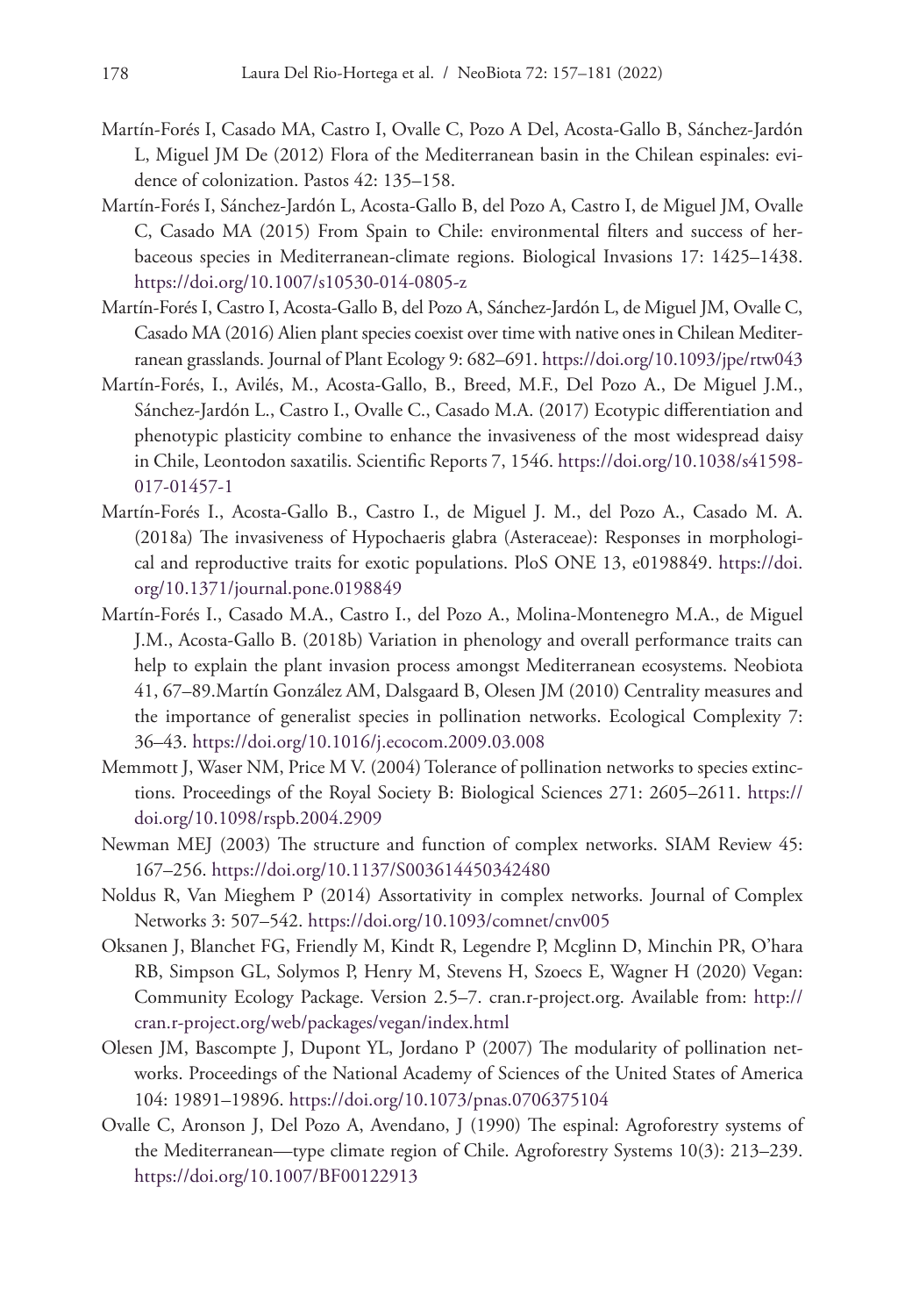- Ovalle C, Casado MA, Acosta B, Castro I, Pozo A del, Barahona V, Sánchez L, Aravena T, Martin I (2015) Colección libros INIA: Instituto de Investigaciones Agropecuarias. no. 34. El espinal de la región mediterránea de Chile. Instituto de Investigaciones Agropecuarias, La Cruz, 212 pp. Available from:<https://biblioteca.inia.cl/handle/123456789/3590>
- Parker JD, Torchin ME, Hufbauer RA, Lemoine NP, Alba C, Blumenthal DM, Bossdorf O, Byers JE, Dunn AM, Heckman RW, Hejda M, Jarošík V, Kanarek AR, Martin LB, Perkins SE, Pyšek P, Schierenbeck K, Schlöder C, Van Klinken R, Vaughn KJ, Williams W, Wolfe LM (2013) Do invasive species perform better in their new ranges? Ecology 94: 985–994. <https://doi.org/10.1890/12-1810.1>
- Pearson DE, Eren Ö, Ortega YK, Villarreal D, Şentürk M, Miguel MF, Weinzettel CM, Prina A, Hierro JL (2018) Are exotic plants more abundant in the introduced versus native range? Journal of Ecology 106: 727–736.<https://doi.org/10.1111/1365-2745.12881>
- Peco B, Rico L, Azcárate FM (2009) Seed size and response to rainfall patterns in annual grasslands: 16 years of permanent plot data. Journal of Vegetation Science 20: 8–16. [https://doi.](https://doi.org/10.1111/j.1654-1103.2009.05646.x) [org/10.1111/j.1654-1103.2009.05646.x](https://doi.org/10.1111/j.1654-1103.2009.05646.x)
- Peco B, Navarro E, Carmona CP, Medina NG, Marques MJ (2017) Effects of grazing abandonment on soil multifunctionality: The role of plant functional traits. Agriculture, Ecosystems and Environment 249: 215–225. <https://doi.org/10.1016/j.agee.2017.08.013>
- Price JN, Gazol A, Tamme R, Hiiesalu I, Pärtel M (2014) The functional assembly of experimental grasslands in relation to fertility and resource heterogeneity. Functional Ecology 28: 509–519.<https://doi.org/10.1111/1365-2435.12186>
- Proulx SR, Promislow DEL, Phillips PC (2005) Network thinking in ecology and evolution. Trends in Ecology and Evolution 20: 345–353.<https://doi.org/10.1016/j.tree.2005.04.004>
- Pyšek P, Richardson DM, Rejmánek M, Webster GL, Williamson M, Kirschner J (2004) Alien plants in checklists and floras: Towards better communication between taxonomists and ecologists. Taxon 53: 131–143.<https://doi.org/10.2307/4135498>
- R Core Team (2015) A Language and Environment for Statistical Computing. : [https://www.R](https://www.R-project.org)[project.org](https://www.R-project.org). Available from:<https://www.r-project.org/>
- Richardson DM, Pyšek P, Rejmánek M, Barbour MG, Dane Panetta F, West CJ (2000) Naturalization and invasion of alien plants: concepts and definitions. Diversity and Distributions 6: 93–107. <https://doi.org/10.1046/j.1472-4642.2000.00083.x>
- Ricklefs RE (1987) Community diversity: relative roles of local and regional processes. Science 235: 167–171.<https://doi.org/10.1126/science.235.4785.167>
- Root-Bernstein M, Jaksic F (2013) The Chilean Espinal: Restoration for a sustainable silvopastoral system. Restoration Ecology 21: 409–414. <https://doi.org/10.1111/rec.12019>
- Root-Bernstein M, Guerrero-Gatica M, Piña L, Bonacic C, Svenning JC, Jaksic FM (2017) Rewilding-inspired transhumance for the restoration of semiarid silvopastoral systems in Chile. Regional Environmental Change 17: 1381–1396. [https://doi.org/10.1007/s10113-](https://doi.org/10.1007/s10113-016-0981-8) [016-0981-8](https://doi.org/10.1007/s10113-016-0981-8)
- Rota C, Manzano P, Carmona CP, Malo JE, Peco B (2017) Plant community assembly in Mediterranean grasslands: understanding the interplay between grazing and spatio-temporal water availability. Journal of Vegetation Science 28: 149–159.<https://doi.org/10.1111/jvs.12470>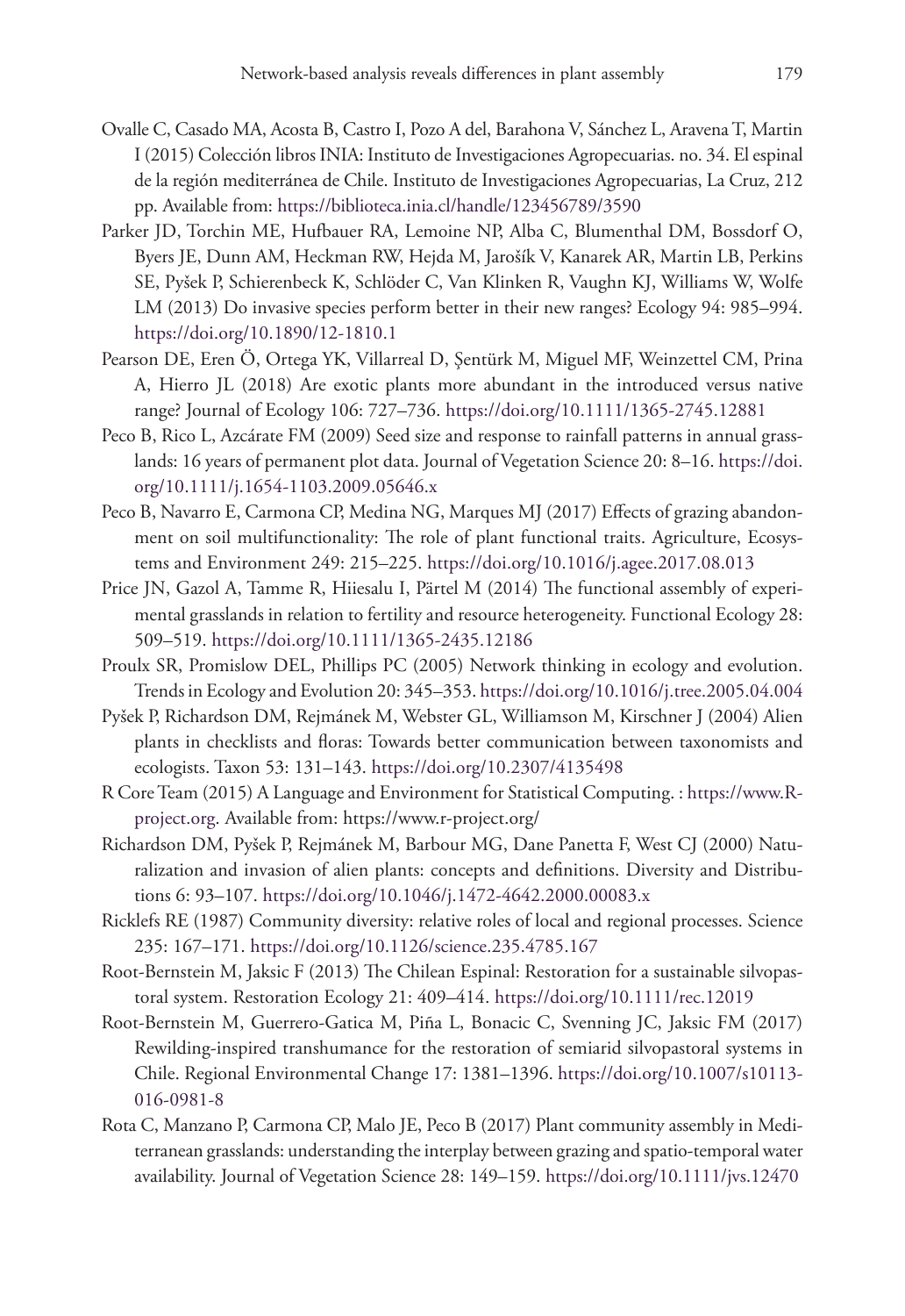- Sah P, Singh LO, Clauset A, Bansal S (2014) Exploring community structure in biological networks with random graphs. BMC Bioinformatics 2014 15:1 15: 1–14. [https://doi.](https://doi.org/10.1186/1471-2105-15-220) [org/10.1186/1471-2105-15-220](https://doi.org/10.1186/1471-2105-15-220)
- Silvertown J (2004) Plant coexistence and the niche. Trends in Ecology and Evolution 19: 605–611.<https://doi.org/10.1016/j.tree.2004.09.003>
- Simberloff D, Von Holle B (1999) Positive interactions of nonindigenous species: Invasional meltdown? Biological Invasions 1: 21–32.<https://doi.org/10.1023/A:1010086329619>
- Smith AB, Sandel B, Kraft NJB, Carey S (2013) Characterizing scale-dependent community assembly using the functional-diversity-area relationship. Ecology 94: 2392–2402. [https://](https://doi.org/10.1890/12-2109.1) [doi.org/10.1890/12-2109.1](https://doi.org/10.1890/12-2109.1)
- Steele JA, Countway PD, Xia L, Vigil PD, Beman JM, Kim DY, Chow CET, Sachdeva R, Jones AC, Schwalbach MS, Rose JM, Hewson I, Patel A, Sun F, Caron DA, Fuhrman JA (2011) Marine bacterial, archaeal and protistan association networks reveal ecological linkages. ISME Journal 5: 1414–1425. <https://doi.org/10.1038/ismej.2011.24>
- Stotz GC, Cahill JF, Bennett JA, Carlyle CN, Bork EW, Askarizadeh D, Bartha S, Beierkuhnlein C, Boldgiv B, Brown L, Cabido M, Campetella G, Chelli S, Cohen O, Díaz S, Enrico L, Ensing D, Erdenetsetseg B, Fidelis A, Garris HW, Henry HAL, Jentsch A, Jouri MH, Koorem K, Manning P, Mitchell R, Moora M, Overbeck GE, Pither J, Reinhart KO, Sternberg M, Tungalag R, Undrakhbold S, Rooyen M, Wellstein C, Zobel M, Fraser LH (2020) Not a melting pot: Plant species aggregate in their non‐native range. Global Ecology and Biogeography 29: 482–490.<https://doi.org/10.1111/geb.13046>
- Stouffer DB, Bascompte J (2011) Compartmentalization increases food-web persistence. Proceedings of the National Academy of Sciences of the United States of America 108: 3648– 3652.<https://doi.org/10.1073/pnas.1014353108>
- Sutherland WJ, Freckleton RP, Godfray HCJ, Beissinger SR, Benton T, Cameron DD, Carmel Y, Coomes DA, Coulson T, Emmerson MC, Hails RS, Hays GC, Hodgson DJ, Hutchings MJ, Johnson D, Jones JPG, Keeling MJ, Kokko H, Kunin WE, Lambin X, Lewis OT, Malhi Y, Mieszkowska N, Milner-Gulland EJ, Norris K, Phillimore AB, Purves DW, Reid JM, Reuman DC, Thompson K, Travis JMJ, Turnbull LA, Wardle DA, Wiegand T (2013) Identification of 100 fundamental ecological questions. Journal of Ecology 101: 58–67. <https://doi.org/10.1111/1365-2745.12025>
- Tecco PA, Díaz S, Cabido M, Urcelay C (2010) Functional traits of alien plants across contrasting climatic and land-use regimes: Do aliens join the locals or try harder than them? Journal of Ecology 98: 17–27. <https://doi.org/10.1111/j.1365-2745.2009.01592.x>
- Thuiller W, Gassó N, Pino J, Vilà M (2012) Ecological niche and species traits: Key drivers of regional plant invader assemblages. Biological Invasions 14: 1963–1980. [https://doi.](https://doi.org/10.1007/s10530-012-0206-0) [org/10.1007/s10530-012-0206-0](https://doi.org/10.1007/s10530-012-0206-0)
- Ulrich W (2004) Species co-occurrences and neutral models: reassessing J. M. Diamond's assembly rules. Oikos 107: 603–609. <https://doi.org/10.1111/j.0030-1299.2004.12981.x>
- Ulrich W, Jabot F, Gotelli NJ (2017) Competitive interactions change the pattern of species cooccurrences under neutral dispersal. Oikos 126: 91–100.<https://doi.org/10.1111/oik.03392>
- Valladares F, Magro S, Martín-Forés I (2019) Anthropocene, the challenge for Homo sapiens to set its own limits. Geographical Research Letters 45: 33–59. <https://doi.org/10.18172/cig.3681>